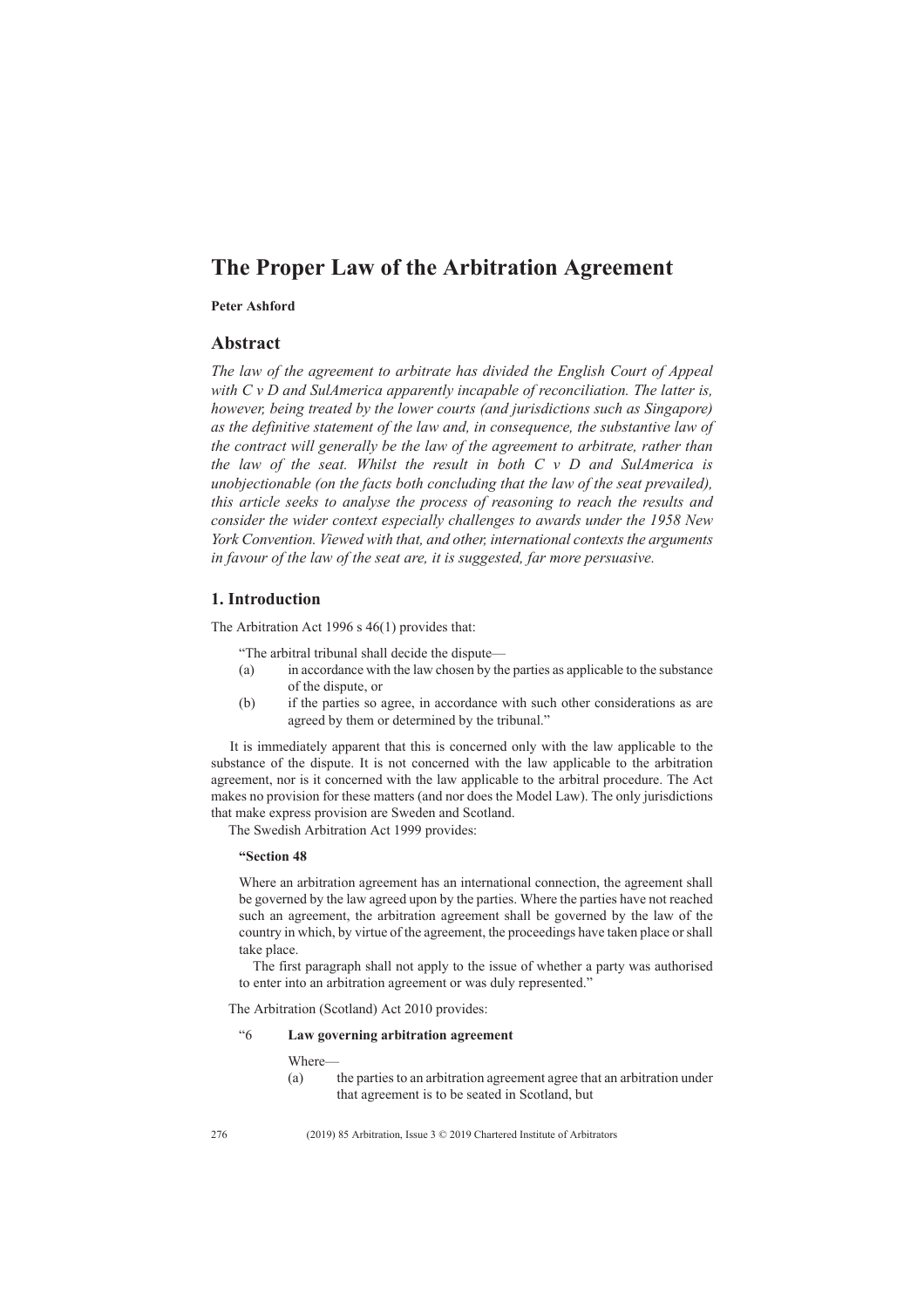(b) the arbitration agreement does not specify the law which is to govern it,

then, unless the parties otherwise agree, the arbitration agreement is to be governed by Scots law."

It can be seen that both arrive at the same result: that the seat dictates the law of the agreement to arbitrate.

Two sets of rules from institutions or associations have specifically addressed the point: The LCIA Rules 2014 art 16.4 provides:

"The law applicable to the Arbitration Agreement and the arbitration shall be the law applicable at the seat of the arbitration, unless and to the extent that the parties have agreed in writing on the application of other laws or rules of law and such agreement is not prohibited by the law applicable at the arbitral seat."

### The LMAA Terms 2017 art 6 provides:

"In the absence of any agreement to the contrary, the parties to all arbitral proceedings to which these Terms apply agree: (a) that the law applicable to their arbitration agreement is English and; (b) that the seat of the arbitration is in England."

Again it can be seen that the institutions also favour the seat dictating the law of the agreement to arbitrate, absent express choice. The fact that such legislation and rules that address the point speak with one voice is not, of course, an answer to the question of what the common law rules conclude, or should conclude, on the same question. The question is, however, an international question: there ought to be the same answer in London as in New York, Paris or Singapore.

The importance of the proper law of the arbitration agreement (whether the individual agreement to refer or the, more typically, clause in a host or matrix contract—in this paper, this will be termed the "host" contract) is that it will determine a number of important questions. Furthermore, it would anomalous if an arbitration agreement in exactly the same form were to be governed by a different law depending on whether it (a) is a clause within a host contract; (b) is a stand-alone agreement to refer—whether against the historical background of contract otherwise identical to the host contract in (a); or (c) a physically separate contract entered into simultaneously with a substantive contract otherwise identical to the host contract in (a).

Under the Rome I Regulation, the proper law of a contract governs all matters relating to the substance of the dispute between the parties arising under it, including: (a) existence, validity (and conversely illegality or invalidity) and formation (including special considerations concerning questions of disputed incorporation<sup>1</sup>; (b) interpretation, effect or construction; (c) performance; (d) consequences of breach (ie remedies, including the recoverable heads of damage); (e) termination and discharge; (f) limitation periods; (g) nullity; and (h) the validity of any assignment of contractual rights.<sup>2</sup>,  $\frac{3}{7}$  It ought not, in general terms, to be determinative of the parties to the arbitration agreement.<sup>4</sup> These may be significant battlegrounds.

The question of parties arose in *Egiazaryan v OJSC OEK Finance* [2015] EWHC 3532 (Comm), [2016] Lloyd's Rep 295. In that case, the tribunal had decided that since English law governed the arbitration agreement, that extended to who was a party to the arbitration agreement. Burton J considered that that was too simplistic an analysis. Even if the arbitration agreement is expressly or implied subject to English law, there will be cases where a question may

<sup>&</sup>lt;sup>1</sup> Regulation 593/2008 on the law applicable to contractual obligations [2008] OJ L177/6 (Rome I Regulation) art 10.1.

Rome I Regulation art 14.

<sup>&</sup>lt;sup>3</sup> Of course, the agreement to arbitrate is typically a bilateral agreement between the original contracting parties. On the appointment of the tribunal, a trilateral agreement comes into being between the original parties (whether the original contracting parties or their successors) and the tribunal. As ever, it is open to the parties (and tribunal) to agree a yet further law might govern that agreement, but absent such an express choice there is no sensible debate that it will be governed by the same law as the original agreement to arbitrate.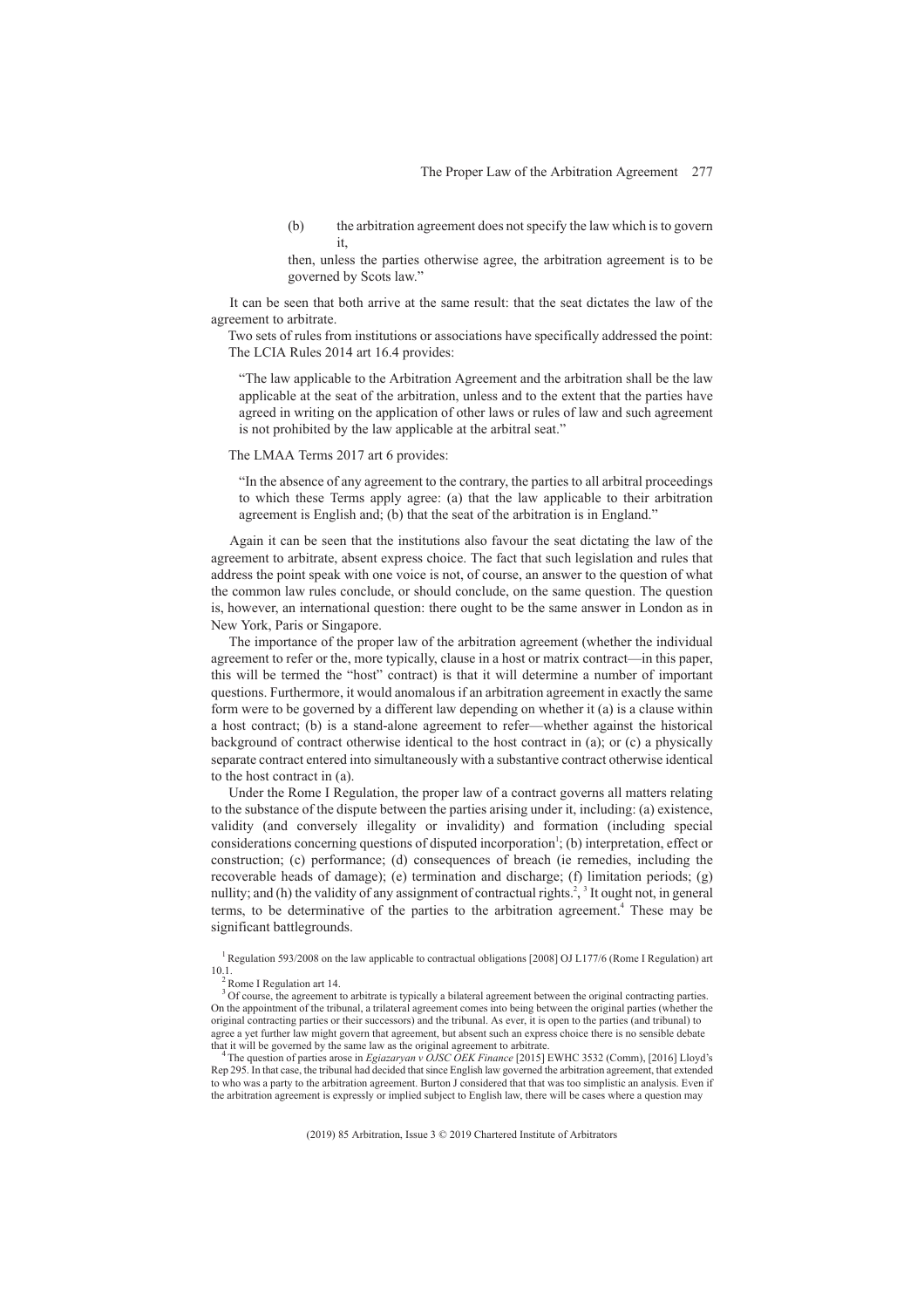The last decade has seen this seemingly modest point of the governing law of agreements to arbitrate, exercise the English courts. In agreements to arbitrate, it is rare for there to be an express choice of the governing law of that, separate, agreement. Of course, in many circumstances, the law applicable to the arbitration agreement will be entirely unimportant or there will be no issue. There will be no need to know what it is.

In some cases, it may be necessary to identify the applicable law of the arbitration agreement separately from the law applicable to the host contract. It may, on analysis, be the case that both the law of the host contract and the law of the arbitration agreement, one or other of them or neither of those laws will be the same as the legal system of the seat of the arbitration.<sup>5</sup>

There are those who consider that to start from a presumption that the arbitration agreement has an applicable law entirely independent of the host contract of which it forms part is taking the doctrine of separability too far<sup>6</sup>; even though for some purposes the arbitration agreement necessarily must be treated as "separable" from the main contract (if any), that does not mean it is "separate" in every respect. This is addressed below.

The parties' freedom of choice must generally be respected, there is nothing objectionable or unlawful about a host contract being expressly subject to the law of State A and the arbitration agreement being expressly subject to the law of State B, and larger contracts now often expressly provide for an entirely different law applicable to the arbitration agreement.<sup>7</sup>

### **2. Basic principles**

Nevertheless, in terms of the treatment by the common law (given the exclusion of arbitration agreements from Rome I), some basic principles are fairly uncontroversial. These are derived from English authorities and represent the principles of conflict of laws under English common law relevant to the issue.<sup>8</sup>

arise that involves a consideration of a foreign law (to which English conflict principles would direct us) to determine whether a party is bound by the arbitration agreement. The evidence before the arbitrators was that the parent of the subsidiary was liable for the subsidiary's breaches of contract (as a matter of Russian law), and that that extended to the subsidiary's obligation to arbitrate any dispute. The tribunal considered, however, that the law of the arbitration agreement was English, and there was no room for the application of Russian tort law to determine whether the parent would also be treated as a party to the arbitration. The court disagreed, holding that Russian law was applicable to determine whether the parent could be joined into the arbitration. This was simply the application of well-established principles. The leading case is *MacMillan Inc v Bishopsgate Investment Trust* [1996] 1 WLR 387 at 391–392, [1996] 1 All ER 585, and see also *Raiffeisen Zentralbank v An Feng Steel* [2001] CLC 843 at [27]. The proper approach is to decide what system of law should be applied to the issue (*lex causae*). That involves a three-stage process: (a) Characterise the relevant issue; (b) Select the rule of conflict of laws which lays down a connecting factor for that issue; and (c) Identify the system of law which is tied by that connecting factor to that issue. Furthermore, as Auld LJ said in *MacMillan*: "the proper approach is to look beyond the formulation of the claim and to identify according to the lex fori the true issue or issues thrown up by the claim and the defence". Further as Mance LJ said in *Raiffeisen*: "The overall aim is to identify the most appropriate law to govern a particular issue. The classes or categories of issue which the law recognises at the first stage are man-made, not natural. They have no inherent value, beyond their purpose in assisting to select the most appropriate law. A mechanistic application, without regard to the consequences, would conflict with the purpose for which they were conceived. They may require redefinition or modification, or measured access may have to be recognised ..."

The 1958 New York Convention provides for the possibility that the substantive law of the host contract and the law of the agreement to arbitrate might be different. Article 5 provides that a party can resist enforcement of a Convention award if it can prove "that the [arbitration] agreement is not valid *under the law to which the parties have*

<sup>6</sup> See, eg Briggs Civil Jurisdiction and Judgments (6th edn, Routledge Informa Law 2015) para 8.09.<br><sup>7</sup> As in *Tamil Nadu Electricity Board v ST-CMS Electric Co Private Ltd* [2007] EWHC 1713 (Comm), [2008] 1 Lloyd's Rep 93 (Cooke J), where the host agreement was subject to Indian law, but the arbitration agreement (and the arbitration procedure) was expressly subject to English law. See also *UST-Kamenogorsk Hydropower Plant JSC v AES UST-Kamenogorsk Hydropower Plant LLP* [2013] UKSC 35, [2013] 1 WLR 1889, where the arbitration clause was made expressly subject to English law, and the overriding contract to Kazakh law.

Although, in theory, tribunals seated in England may not feel obliged to apply English conflict of law principles, and may consider that they have a free hand, *Habas Sinai* is a good example of a case where the issue was decided *de novo* by the court (under a s 67 challenge on jurisdiction), so whatever the tribunal decides, the court on such occasions will have no alternative but to apply English law principles. That is one good reason why it would be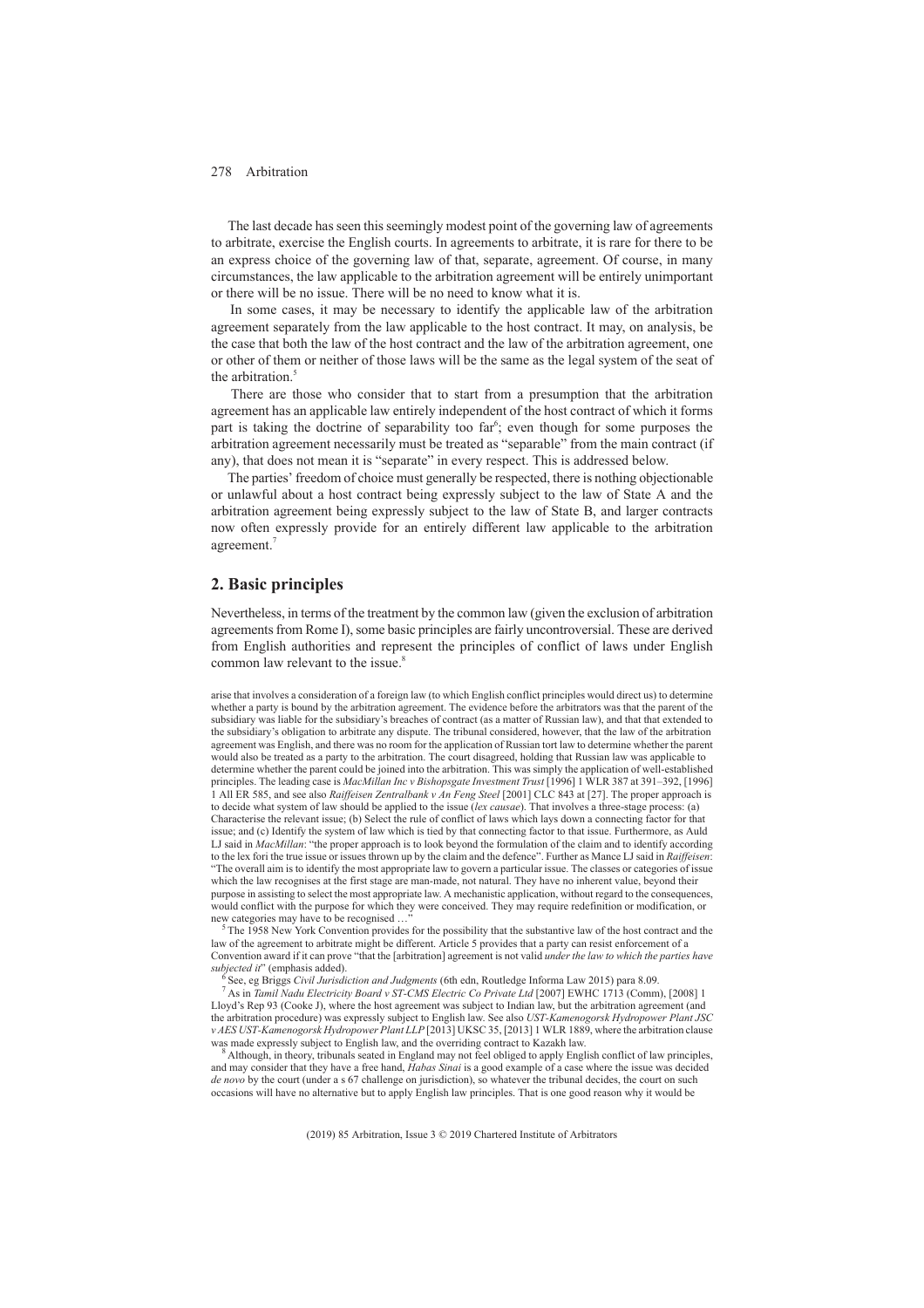First, as regards the seat:

- every arbitration must have a juridical "home"<sup>9</sup>;
- if not expressly referred to as a seat the geographical place of an arbitration is its seat or juridical "home"<sup>10</sup>;
- if not expressly provided otherwise, the procedural or curial law will be that of the seat<sup>11</sup>:
- the agreement to refer disputes to arbitration, albeit typically a clause in a "host" contract, is a separate agreement $12$ ; and
- the law that applies to arbitration agreements is not governed by the Rome Convention.

Secondly, it is worth having in mind the historical evolution of the law on two key aspects: (a) in relation to the proper law of the arbitration agreement; and (b) in relation to the separability of the arbitration agreement. Both of these reached maturity at about the same time, in the 1990s, but having taken separate paths. It is the doctrine of separability that expressly or impliedly raises the prospect of a separate law governing the agreement to arbitrate. It is the symbiotic coalescing of these two building blocks of arbitration law that is crucial to a proper understanding of the issues.

Thirdly, although the parties are free to choose the applicable law to an arbitration agreement, more or less without restraint, it must be the law of a country.<sup>13</sup>

Fourthly, and although Rome I is irrelevant, the common law follows a similar pattern of enquiry, that is: (i) what (if any) is the applicable law as expressly chosen by the parties; (ii) if none, what (if any) is the applicable as impliedly chosen by the parties; and (iii) if none, with which legal system does the arbitration agreement have its "closest and most real connection".<sup>14</sup>

Fifthly, if there is a dispute as to whether the arbitration clause is valid, the approach adopted by the English courts is to apply the putative applicable law, ie to determine which law would apply if the clause was valid, and then to apply the rules of that law to determine

prudent for any tribunal seated in England to apply English conflict of laws principles when determining any issues

of applicable law. <sup>9</sup> *Bank Mellat v Hellinki Techniki* [1984] 1 QB 291 at 301 and *Amin Rasheed Shipping Corp v Kuwait Insurance Co* [1984] AC 50 at 65, [1983] 3 WLR 241.

The fixing of a venue (albeit with a different governing substantive law) will usually be a designation of the seat: "an arbitration clause which provides for arbitration to be conducted in accordance with the Rules of the ICC in Paris (a supranational body of rules), a provision that the venue of the arbitration shall be London … does amount to the designation of a juridical seat. The parties have not simply provided for the location of hearings to be in London for the sake of convenience and there is indeed no suggestion that London would be convenient in itself, in the light of the governing law …, the nature and terms of that agreement and the nature of the disputes which were likely to arise and which did in fact arise": *Shashoua v Sharma* [2009] EWHC 957 (Comm), [2009] 2 Lloyd's Rep 376 at [27] (even though the governing substantive law was Indian) and see also *Union of India v McDonnell Douglas Corp* [1993] 2 Lloyd's Rep 48; note also *Naviera Amazonica Peruana v Cie Internacional de Seguros del Peru* [1988] 1 Lloyd's Rep 116 at 121, [1988] 1 FTLR 100 (the legal seat of the arbitration will remain the same even if the physical location of certain hearings move from place to place as a matter of convenience).<br><sup>11</sup> Whitworth Street Estates v Miller [1970] AC 583, [1970] 2 WLR 728.<br><sup>12</sup> Harbour Assurance Co (UK) Ltd v Kansa General International In

<sup>[1993]</sup> QB 701; Arbitration Act 1996 s 7 and *Fiona Trust v Privalov* [2007] UKHL 40, [2007] 4 All ER 951. This is also the law of the US: *Prima Paint Corp v Flood & Conklin Mtg Co* 388 US 395 at 402–403—(finding that separability stems from the Federal Arbitration Act 1925 9 USC  $\S4$ ). Indeed it is now a universally recognised doctrine of separability of the arbitration agreement.

Amin Rasheed Shipping Corp v Kuwait Insurance Co [1984] AC 50 HL, [1983] 3 WLR 241, as applied in the case of arbitration agreements by Christopher Clarke J (as he then was) in *Halpern v Halpern* [2007] EWCA Civ 291, [2007] 2 Lloyd's Rep 56 (at [52]) and Richards J in *Musawi v R E International (UK) Ltd* [2008] 1 Lloyd's Rep

<sup>326 (</sup>at [81]). <sup>14</sup> *SulAmérica Cia Nacional de Seguros SA v Enesa Engenharia SA* [2012] EWCA Civ 638, [2012] 1 Lloyd's Rep 671 CA at [25], where Moore-Bick LJ noted that in practice the enquiry into implied choice of law often merges into the enquiry into the closest connection, "because identification of the system with which the [arbitration] agreement has its closest and most real connection is likely to be an important factor in deciding whether the parties have made an implied choice of law".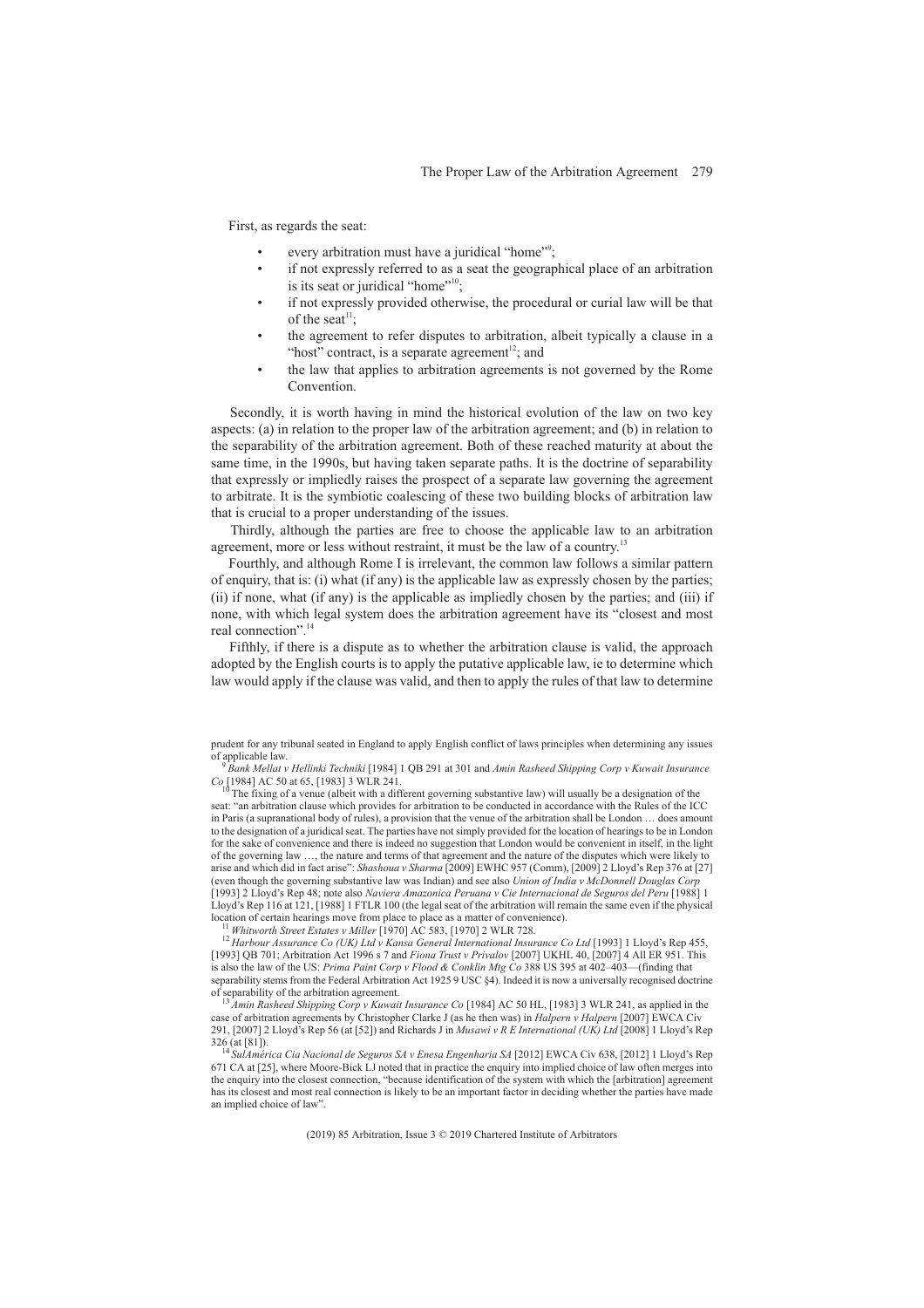whether or not it is valid.<sup>15</sup> There may on occasion be more than one putative proper law. In *Dornoch Ltd v Mauritius Union Assurance Co Ltd*, <sup>16</sup> it was held that the only option in such circumstances was to apply the law of the forum (meaning, in an arbitral context, the law of the seat of the arbitration).

One thing that is fairly clear and where the authorities have come out with something approaching unanimity is the enquiry as to the legal system with which the arbitration agreement has its closest and most real connection in the absence of an express or implied choice of law.

### **3. The question posed**

For the overall question of the proper law of the arbitration agreement, there are only two real possibilities that emerge: the law is either the same as that of the host contract (despite the arbitration agreement being separable), or it is the law of the seat.

This gives rise, in essence, to two rival theories: the "seat" theory that states that the governing law follows the geographical location of the seat of the arbitration provided for, and, secondly, the "host" theory that states that the governing law of the agreement to arbitrate is the same as the governing (or substantive) law of the contract in which, typically, the agreement to arbitrate is a clause. The modern Court of Appeal cases, that are seemingly irreconcilable, are *CvD*<sup>17</sup> and *Sulamérica Cia Nacional de Seguros SA v Enesa Engenharia SA* (*Sulamérica*).18 Two highly experienced and respected commercial judges gave the leading judgments in these cases in the Court of Appeal, Longmore LJ in *CvD* and Moore-Bick LJ in *Sulamérica* and are plainly at odds.

In *Arsanovia Ltd v Cruz City 1 Mauritius Holdings*<sup>19</sup> (*Arsanovia*), Andrew Smith J grappled with the tensions between, and questions left unanswered in, the two Court of Appeal cases. As Andrew Smith J, rather politely observed in *Arsanovia*, it is "impossible not to detect in the judgment of Moore-Bick LJ … that he was uncomfortable with the reasoning of Longmore LJ …".

In each of *CvD*, *Sulamérica* and *Arsanovia* there were governing law clauses for the substantive contract so the "host" theory could be argued. It is perhaps instructive to consider the position had there been no governing law clause. The position is clearly set out in *Star Shipping AS v China National Foreign Trade Transportation Corp (The Star Texas)*. <sup>20</sup> The case concerned a charter for a ship. The arbitration clause provided for disputes to be "referred to arbitration in Beijing or London in defendant's option"<sup>21</sup> and there was no governing law clause. Lloyd LJ said:

"Where the arbitration clause provides for a single situs … [t]he arbitration clause then provides a strong, although not conclusive, indication of what the parties intended as the proper law of the contract, including the arbitration agreement … The presumption cannot operate if no place of arbitration is agreed ..."<sup>22</sup>

<sup>15</sup> *Compania Naviera Micro SA v Shipley International Inc The Parouth* [1982] 2 Lloyd's Rep 351; *Marc Rich & Co AG v Societa Italiana Impianti PA The Atlantic Emperor* [1989] 1 Lloyd's Rep 548 CA, [1991] ILPr 562; *Egon Oldendorff v Libra Corp* [1995] 2 Lloyd's Rep 64 (Mance J, as he then was; this was a case under the Rome Convention art 8, now recast as Rome I art 10; *The Heidberg* [1994] 2 Lloyd's Rep 287 (HH Judge Diamond QC). The putative

<sup>&</sup>lt;sup>16</sup> Dornoch Ltd v Mauritius Union Assurance Co Ltd [2006] EWCA Civ 389, [2006] 2 Lloyd's Rep 475 CA.<br><sup>17</sup> C v D [2007] EWCA Civ 1282, [2008] 1 All ER (Comm) 1001.<br><sup>18</sup> Sulamérica Cia Nacional de Seguros S.4 v Enesa Engen

<sup>445.</sup> <sup>21</sup> *Star Shipping AS v China National Foreign Trade Transportation Corp (The Star Texas)* [1993] 2 Lloyd's Rep

<sup>445</sup> at 446. <sup>22</sup> *Star Shipping AS v China National Foreign Trade Transportation Corp (The Star Texas)* [1993] 2 Lloyd's Rep 445 at 448.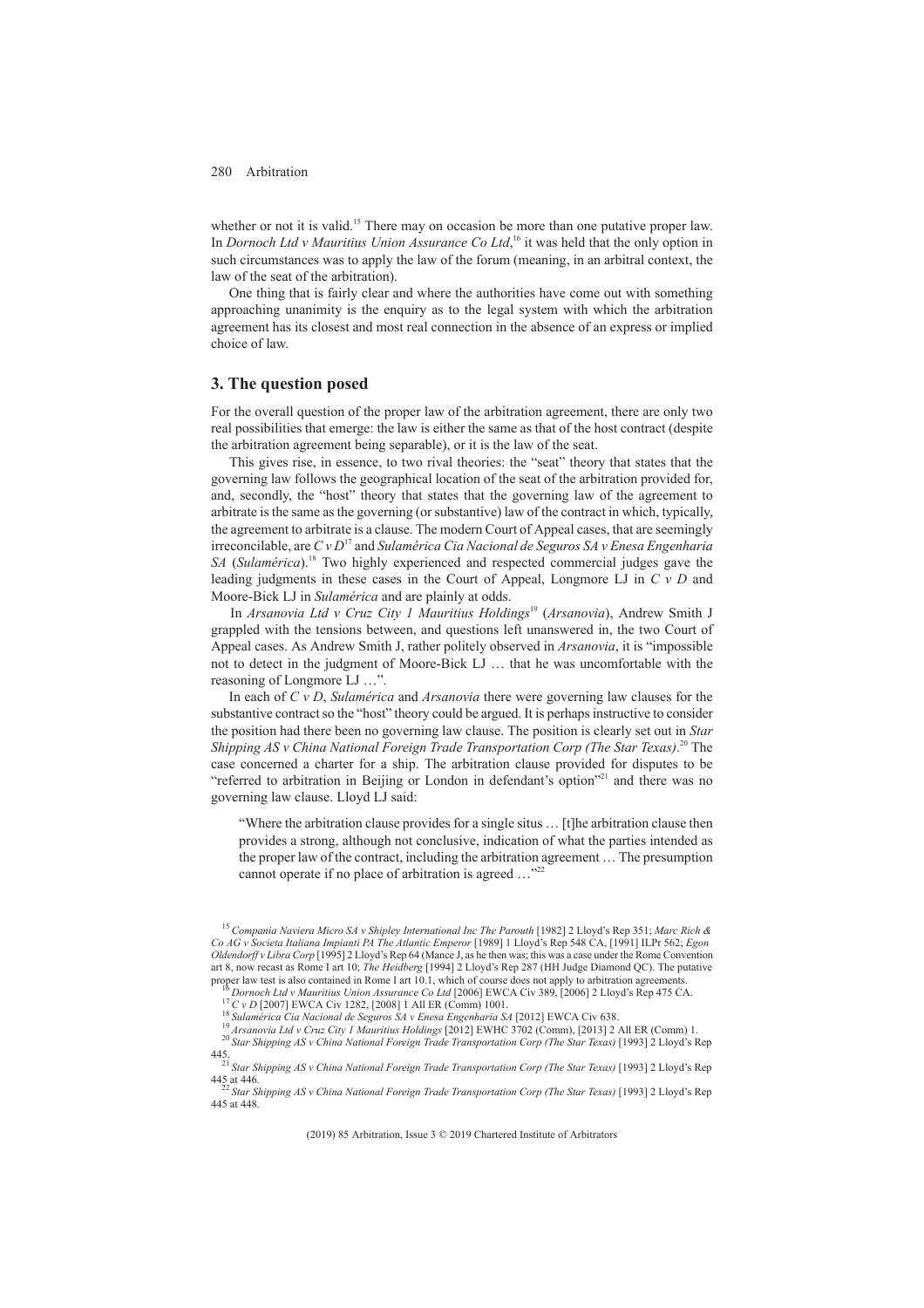# **4. The cases**

In *Tzortzis v Monark Line A/B*<sup>23</sup>, the Court of Appeal held that when a contract contained a London arbitration clause, the resulting implication was that the parties intended that the substantive law applicable to the host contract should be English law and that that could only be rebutted by an express provision to the contrary. It must be noted, however, the date when the case was decided: at a time when the distinction between the proper law of a contract and the law governing the arbitration agreement was not fully developed.

Two years later saw the first appellate judicial recognition of the possibility of the parties choosing one system of law for the proper law of the contract and another for the curial law of the arbitration. In *Compagnie Tunisienne de Navigation SA v Compagnie d'Armement Maritime SA*, <sup>24</sup> Lord Diplock said:

"The fact that [the parties] have expressly chosen to submit their disputes under the contract to a particular arbitral forum of itself gives rise to a strong inference that they intended that their mutual rights and obligations under the contract should be determined by reference to the domestic law of the country in which the arbitration takes place, since this is the law with which arbitrators sitting there may be supposed to be most familiar."25

In *Naviera Amazonica Peruana v Compania Internacional de Seguros del Peru*, <sup>26</sup> Kerr LJ referred to three different potential relevant legal systems: the law of the host contract, the law of the arbitration agreement, and the law applicable to the arbitral procedure.

In a decision that has not received the attention it might deserve in this area, *Deutsche Schachtbau-Und Tiefbohr-Gesellschaft MBH v Shell International Petroleum Co Ltd*<sup>27</sup> in the Court of Appeal,<sup>28</sup> Sir John Donaldson MR held:

"The intention of the parties that the agreement to arbitrate shall be an independent and collateral contract could not be more clearly indicated. Looking at the arbitration agreement in isolation, there can only be one answer, namely, that it is governed by [the law of the seat]. Of course it is not permissible to do this and regard must also be had to the surrounding circumstances, including the proper law governing the substantive contract and to the fact that the contract was to be performed [in another state] … Giving the fullest possible weight to any argument favouring the law [of the state where performance was to take place] … I find myself in complete agreement … that the proper law of the arbitration is [the law of the seat]."

In *Black Cawson International Ltd v Papierwerke Waldorf-Aschaffenburg AG* , <sup>29</sup> the then Mustill J said:

"It is by no means uncommon for the proper law of the substantive contract to be different from the lex fori, and it does happen, although much more rarely, that the law governing the arbitration agreement is different from the lex fori."

Lord Mustill (as he had become) in *Channel Tunnel Group Ltd v Balfour Beatty Construction Ltd*<sup>30</sup> said:

<sup>23</sup> *Tzortzis v Monark Line A/B* [1968] 1 WLR 406, [1968] 1 All ER 949. <sup>24</sup>*Compagnie Tunisienne de Navigation SA v Compagnie d'Armement Maritime SA* [1971] AC 572, [1970] 3 WLR

<sup>&</sup>lt;sup>35</sup><sup>25</sup> Compagnie Tunisienne de Navigation SA v Compagnie d'Armement Maritime SA [1971] AC 572 at 604–5 but this parochial approach has less weight in the light of the truly international nature of international arbitrati

<sup>&</sup>lt;sup>26</sup> Naviera Amazonica Peruana v Compania Internacional de Seguros del Peru [1988] 1 Lloyd's Rep 116 at 119, [1988] 1 FTLR 100.

<sup>&</sup>lt;sup>27</sup> Deutsche Schachtbau-Und Tiefbohr-Gesellschaft MBH v Shell International Petroleum Co Ltd [1990] 1 AC<br>295<sub>8</sub> [1988] 3 WLR 230

<sup>&</sup>lt;sup>28</sup> The appeal to the HL was allowed on a different point and did not question the Court of Appeal on this point.<br><sup>29</sup> Black Cawson International Ltd v Papierwerke Waldorf-Aschaffenburg AG [1981] 2 Lloyd's Rep 445 at 453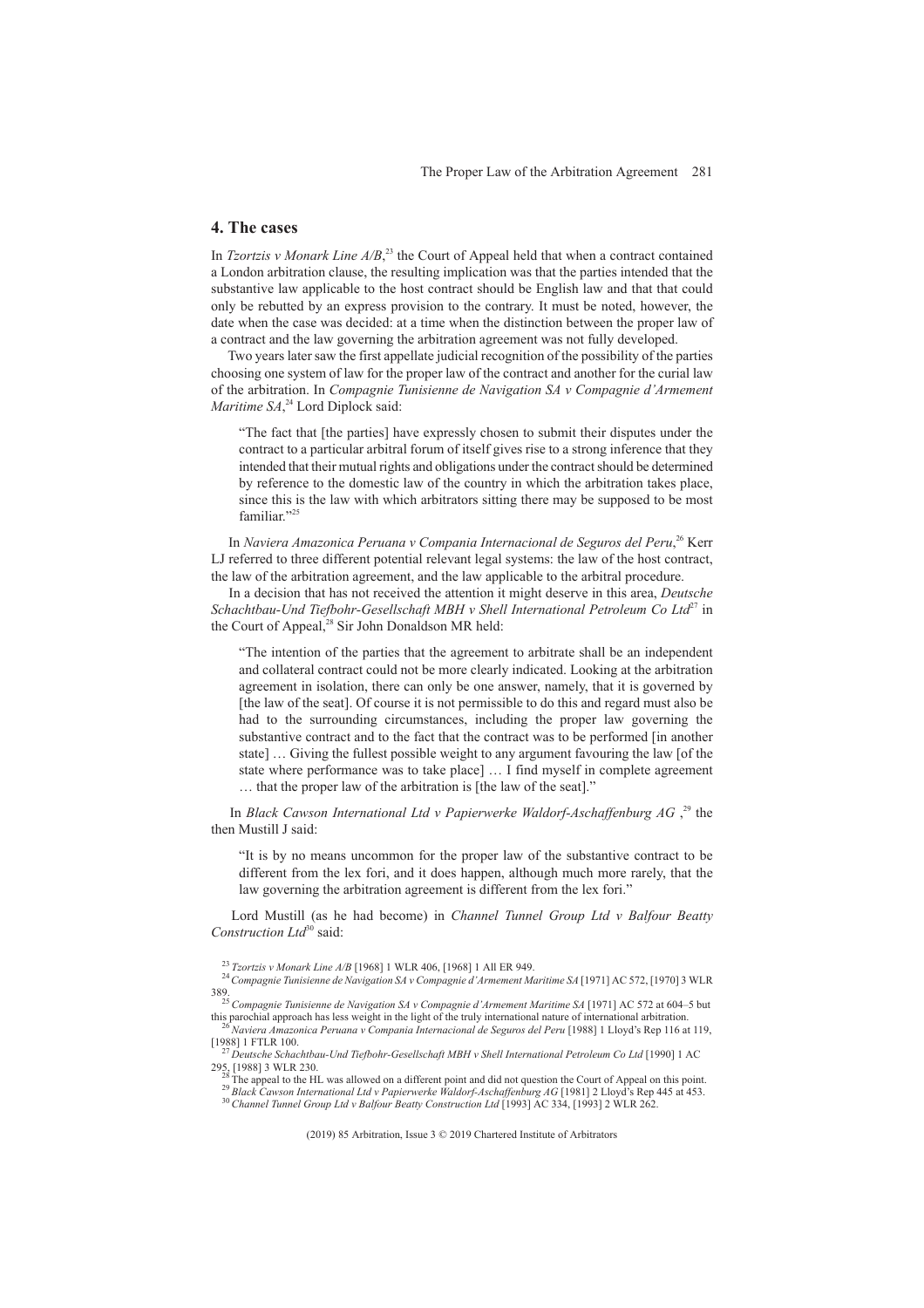"It is by now firmly established that more than one national system of law may bear upon an international arbitration. Thus there is the proper law which regulates the substantive rights and duties of the parties to the contract from which the dispute has arisen. Exceptionally, this may differ from the national law governing the interpretation of the agreement to submit the dispute to arbitration. Less exceptionally it may also differ from the national law which the parties have expressly or by implication selected to govern the relationship between themselves and the arbitrator in the conduct of the arbitration: the 'curial law' of the arbitration, as it is often called. Certainly there may sometimes be an express choice of a curial law which is not the law of the place where the arbitration is to be held but in the absence of an explicit choice of this kind, or at least some very strong pointer in the agreement to show that such a choice was intended, the inference that the parties when contracting to arbitrate in a particular place consented to having the arbitral process governed by the law of that place is irresistible."

As Toulson J (as he then was) was to later explain in *XL Insurance* (see below):

"I take the sentence beginning with the words 'Less exceptionally it may also differ' to mean that it is less exceptional to find the proper law of an arbitration clause differing from the proper law of the parent contract where the curial law differs from that of the parent contract."

Following on, in *Sumitomo Heavy Industries Ltd v Oil & Natural Gas Commission*,<sup>31</sup> Potter J (as he then was) summarised four potential laws applicable in an international arbitration.32 These are:

- the law of the host agreement;
- the law of the arbitration agreement (meaning the underlying agreement);
- the law of the individual "agreement to refer"; and
- the curial law, ie the law of the seat, governing the procedure of the reference.

The contract had provided for Indian governing law with ICC arbitration In London. Potter J expressed the view obiter that the choice of law to govern the substantive contract will usually be decisive in determining the proper law of the arbitration agreement. In that case, the proper law of the host contract was Indian law, but the arbitration clause provided that "the proceedings shall be held in London". Potter J ruled that this was a sufficiently express choice of London as the seat of the arbitration, and therefore of English law as the "procedural law" of the arbitration, but left the arbitration agreement governed by Indian  $law.<sup>33</sup>$ 

In *ABB Lummus Global Ltd v Keppel Fels Ltd*, <sup>34</sup> Clarke J had before him a contract governed by English law, but that any disputes would be referred to LCIA arbitration "in accordance with Singapore law". One of the issues he considered was as to the law applicable to the agreement to arbitrate (the main issue being whether it had been repudiated by the conduct of one party in taking court proceedings). He concluded, obiter, that the parties had agreed that the law of the host contract (English law) would apply to the entirety of the contract, including the arbitration clause, despite the reference to the law of Singapore.

In *XL Insurance Ltd v Owens Corning*, <sup>35</sup> Toulson J (as he then was) considered that the choice of seat (London) was determinative of the proper law governing the arbitration clause. He reasoned:

"Arbitration law is all about a particular method of resolving disputes. The substance and processes are closely intertwined. The Arbitration Act contains various provisions

<sup>&</sup>lt;sup>31</sup> Sumitomo Heavy Industries Ltd v Oil & Natural Gas Commission [1994] 1 Lloyd's Rep 45.<br><sup>32</sup> Sumitomo Heavy Industries Ltd v Oil & Natural Gas Commission [1994] 1 Lloyd's Rep 45 at 56–57.<br><sup>33</sup> Sumitomo Heavy Industries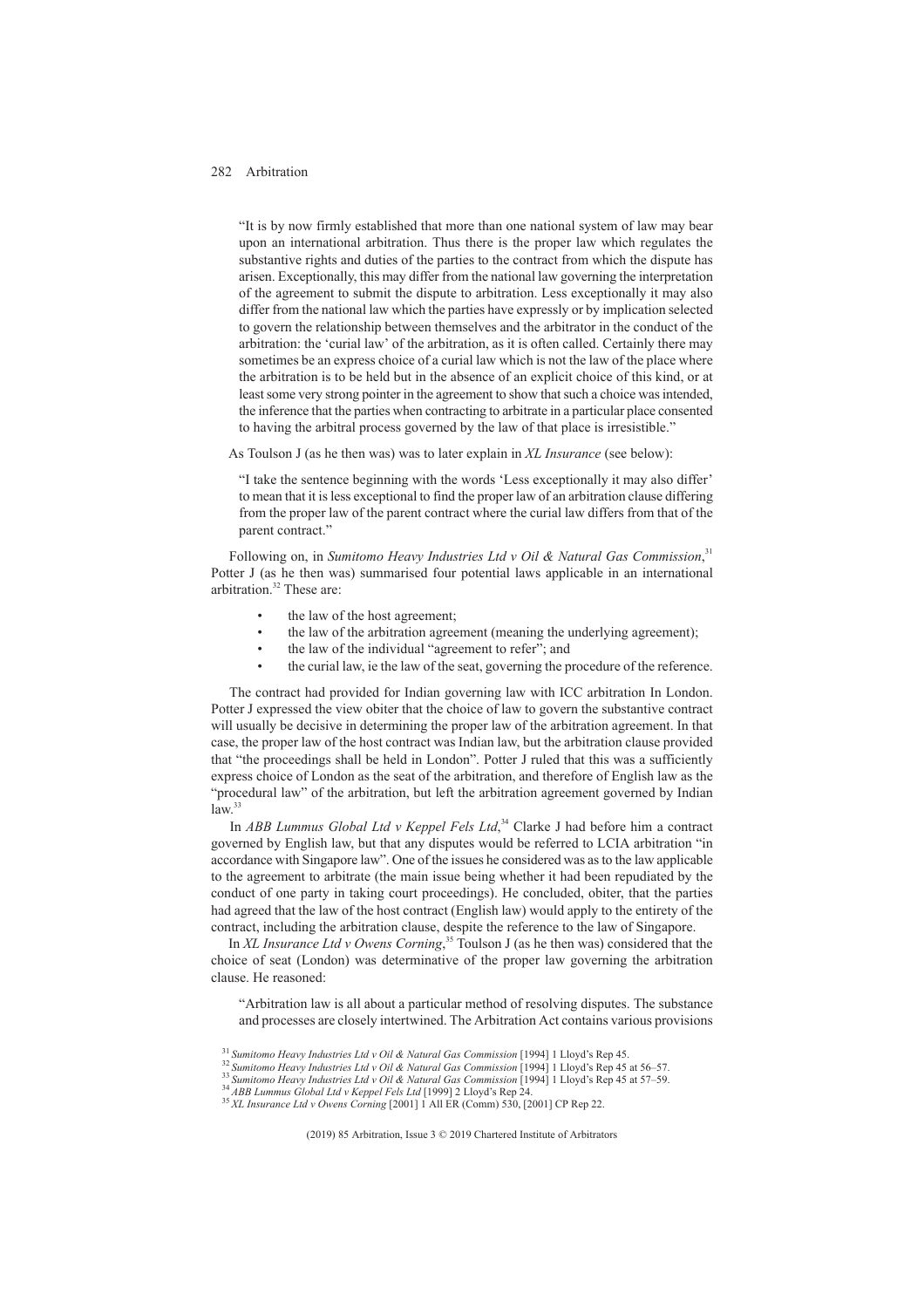that could not readily be separated into boxes labelled substantive arbitration law or procedural law, because that would be an artificial division.

An arbitration clause in a contract is severable, and there is nothing therefore to prevent parties to it from agreeing that the proper law of the parent should not apply to it … The parties cannot have intended … that all aspects of the arbitration agreement should be governed by New York law [the governing law of the host contract], for that would be inconsistent with the stipulation in the arbitration clause that any dispute should be determined in London 'under the provisions of the Arbitration Act 1996' … litigation of the decision in the absence of serious irregularity under section 68 … cannot have meant that such irregularity should be judged otherwise than under English law … I conclude that by stipulating for arbitration in London under the provisions of the Act … the parties chose English law to govern the matters which fall within those provisions … and by implication chose English law as the proper law of the arbitration clause."

In *Peterson Farms Inc v C & M Farming Ltd*, <sup>36</sup> Langley J assumed that the proper law of an arbitration agreement concerning a London arbitration was the law of the host contract (Arkansas law) but he did so without any reasoning as to whether this was an express or implied choice, or the "closest connection" test. Morison J thought likewise in *Tonicstar Ltd v American Home Assurance Co*. 37

In *Leibinger v Stryker Trauma GmbH*,<sup>38</sup> the host contract was subject to German law, but provided for ad hoc arbitration in London. A challenge to the arbitrators' award was made in the German courts, which was rejected as a matter of German law. Cooke J regarded it as an abuse of process for the unsuccessful party to bring a challenge in England (under s 67) when the factual basis for the challenge had already been determined against them. He concluded however (obiter) that since the arbitration clause formed part of the wider agreement subject to German law, he regarded the inference of German law being the applicable law to the arbitration agreement as "overwhelming".<sup>39</sup> This comment, however, needs to be seen in context: (1) London was expressly only a "venue"; (2) claimant who contended for English law had previously sought a declaration that the arbitration was 'inadmissible' from the German courts; and (3) the judge remarked that it had never occurred to the claimant to contend for English law. The entire discussion is in a six-line paragraph.

After his decision in *Leibinger*, Cooke J had cause to consider the issue again in *CvD*, 40 in the context of an award made in London in an ad hoc arbitration proceeding between two US corporations. The host contract (an insurance policy) was expressly subject to New York law. The losing party sought to challenge the award in the New York courts, on the basis of "manifest disregard" of New York law (a defence which exists in respect of domestic awards). The winner applied to injunct the New York proceedings. As to the first and fourth of Potter J's categories (host law and curial law), Cooke J was emphatic that these were, respectively, New York and English law.<sup>41</sup>

Although his view was not determinative of the issue (and so his comments were strictly obiter), it had been argued that the second and third categories (law applicable to the arbitration agreement and reference respectively) were subject to New York law.42

Cooke J inclined to the view: (i) that it would be rare for the law of the arbitration agreement and the law of the agreement to refer to differ; and (ii) that the "broad thrust" of

<sup>&</sup>lt;sup>36</sup> Peterson Farms Inc v C & M Farming Ltd [2004] 1 Lloyd's Rep 603, [2004] EWHC 121 (Comm).<br><sup>37</sup> Tonicstar Ltd v American Home Assurance Co [2004] EWHC 1234 (Comm), [2005] Lloyd's Rep IR 32.<br><sup>38</sup> Leibinger v Stryker Tra arbitration agreement and the contract to refer was New York law, which impliedly but necessarily governed the obligation to pay.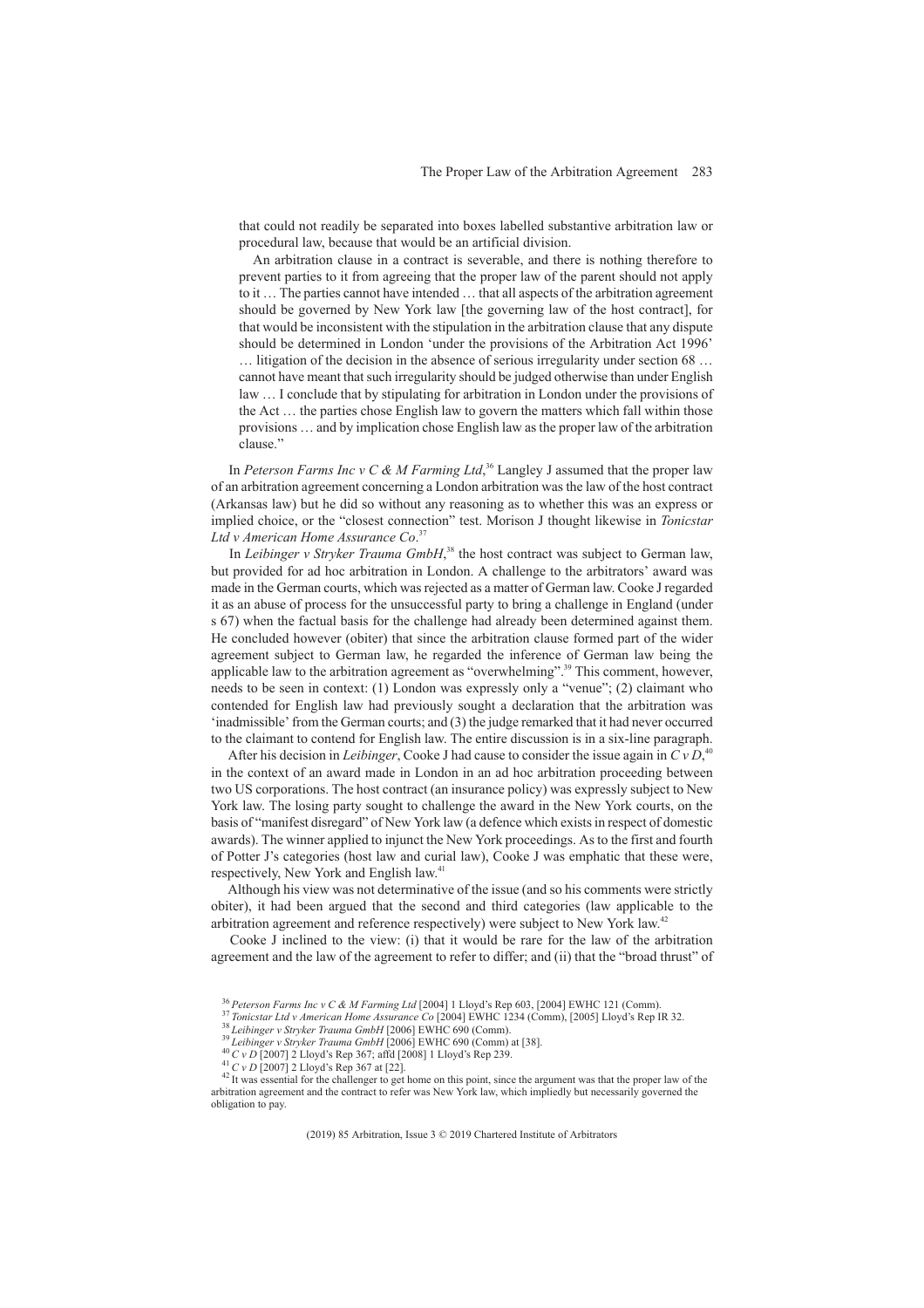the authorities (by which he meant *Black Clawson*, *Naviera Amazonica*, *Channel Tunnel* and *XL Insurance*, but notably with the exception of *Sumitomo*) suggested that where the host law and curial law differed, there was "an increased likelihood" that the law of the arbitration agreement and the law of the agreement to refer would both "tally" with that of the curial law.<sup>43</sup>

When the matter came to the Court of Appeal, Longmore LJ took a slightly different approach. He considered (again this was strictly obiter) that where there was no express choice of law for the arbitration agreement, the law with which that agreement had its closest and most real connection was more likely to be the law of the seat than the law of the host contract.<sup>44</sup> That approach was followed by Cooke J in two decisions: *Shashoua v Sharma*,<sup>45</sup> and *SulAmérica Cia Nacional de Seguros SA v Enesa Engenharia SA*. 46

In *Dallah Real Estate and Tourism Holding Co v Ministry of Religious Affairs of the Government of Pakistan*<sup>47</sup> it was common ground that French law applied (being that of the seat). It will be recalled that the issue for the court was whether to enforce an award against a party that claimed it was not a party to the agreement to arbitrate. The court considered New York Convention art V—under which recognition and enforcement of an award may be refused if the arbitration agreement is not valid "under the law to which the parties have subjected it or, failing any indication thereon, under the laws of the country where the award was made  $\ldots$ " (and the equivalent provision in the Arbitration Act 1996 s 103). However, Lord Collins did say "… there was no 'indication' by the parties of the law to which the arbitration agreement was subject, French law as the law of the country where the award was made, is applicable …". There was no express choice and it is instructive that the "indication" which might be taken to be analogous to an implied choice was dismissed so readily and Lord Collins accepted that the locus of the award (analogous to closest and most real connection) prevailed.

In *SulAmérica*, the dispute resolution clauses in two insurance policies were complex. They each contained a London arbitration clause, but the underlying contracts also contained Brazilian law and jurisdiction clauses. After the insurers had begun arbitration proceedings in London, the insured applied to the Brazilian courts seeking to injunct the insurers from continuing with the arbitration and obtain a declaration that the insurers were bound by the Brazilian jurisdiction clauses. The insurers then applied to the Commercial Court in London for an "anti-anti-suit" injunction restraining the insured from continuing with the Brazilian proceedings. In those proceedings, the insured argued that since under Brazilian law, their consent to arbitration was a necessary pre-condition, the arbitration proceedings had not been validly commenced. Cooke J held that notwithstanding the Brazilian law clause in the policy, the arbitration agreement was a separate contract and was subject to its own law, which he did not consider had been implicitly chosen as Brazilian law merely by reason of that having been the law of choice governing the insurance policy.<sup>48</sup> On the contrary, applying the "closest connection" test referred to above, Cooke J relied on the fact that the parties had chosen England as the seat.

Shortly after Cooke J's judgment in *SulAmérica*, Hamblen J (as he then was) delivered a judgment on precisely the same issue in *Abuja International Hotels Ltd v Meridien SAS*. 49 He came to precisely the same conclusion as Cooke J, and for almost precisely the same reasons, ie applying the "closest connection" test and identifying English law because the

<sup>18</sup> Dallah Real Estate and Tourism Holding Co v Ministry of Religious Affairs of the Government of Pakistan [2010] UKSC 46 at [10]–[16]. <sup>49</sup> *Abuja International Hotels Ltd v Meridien SAS* [2012] EWHC 87 (Comm), [2012] 1 Lloyd's Rep 461.

<sup>43</sup> *CvD* [2007] 2 Lloyd's Rep 367 at [43]. <sup>44</sup> *CvD* [2008] 1 Lloyd's Rep 239 at [26]. <sup>45</sup> *Shashoua v Sharma* [2009] 2 Lloyd's Rep 376 at [31], albeit in *Shashoua*, Cooke J was not being asked to

determine the issue as to the applicable law governing the arbitration agreement.<br><sup>46</sup> *SulAmérica Cia Nacional de Seguros SA v Enesa Engenharia SA* [2012] 1 Lloyd's Rep 275, affirmed [2012] 1 Lloyd's Rep 671 CA.

<sup>&</sup>lt;sup>47</sup> Dallah Real Estate and Tourism Holding Co v Ministry of Religious Affairs of the Government of Pakistan [2010]<br>UKSC 46, [2011] 1 AC 763.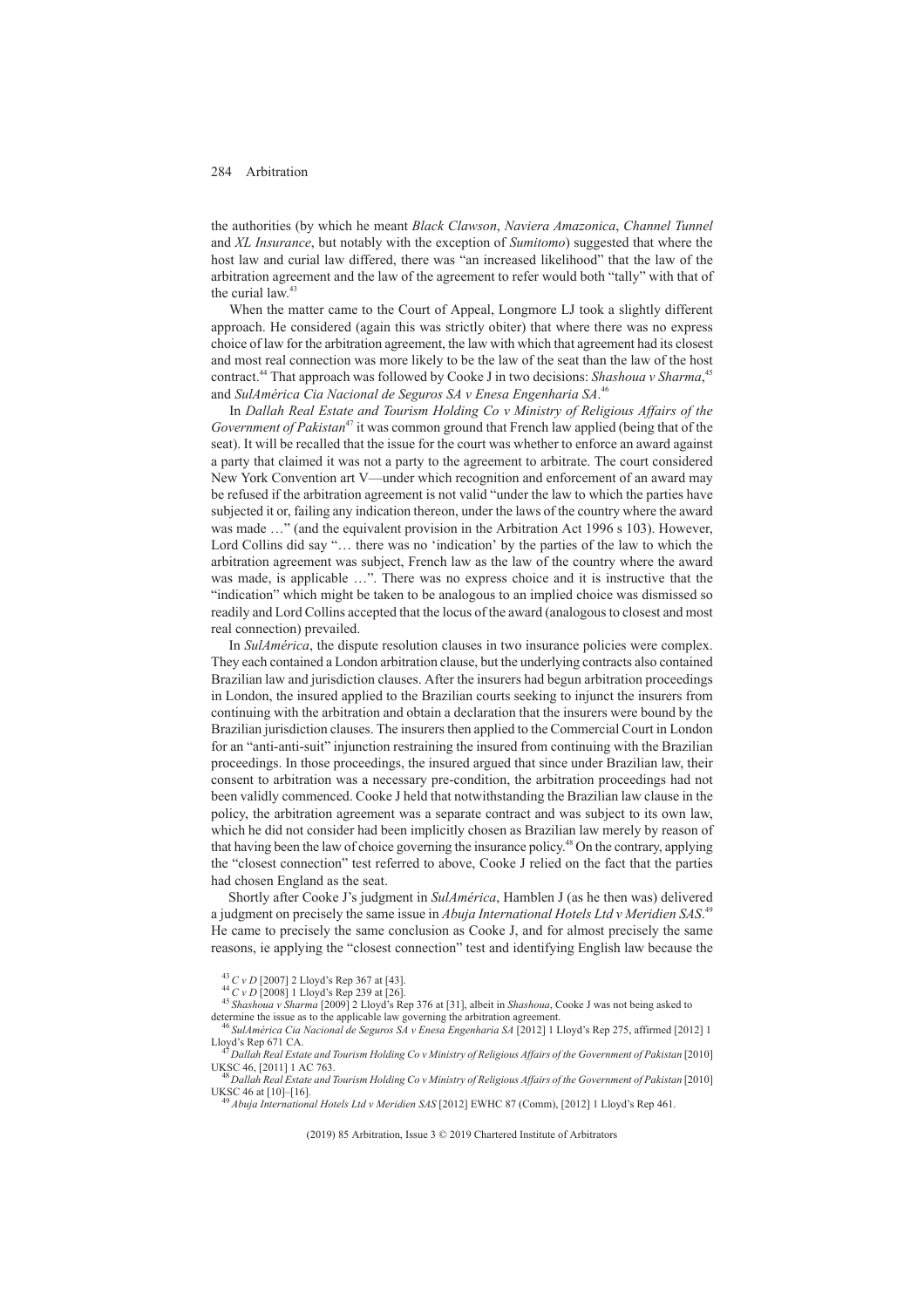seat of the arbitration was England, despite the host agreement being subject to Nigerian  $law.<sup>50</sup>$ 

Giving the lead judgment in the Court of Appeal upholding the decision of Cooke J in *SulAmérica*, <sup>51</sup> Moore-Bick LJ accepted that it was probably fair to start from the assumption that, in the absence of any indication to the contrary, the parties intended the whole of their relationship (ie host contract and arbitration agreements) to be governed by the same system of law.52 Nevertheless, applying the separability principle enshrined in *Fiona Trust & Holding Corp v Privalov*, <sup>53</sup> he made the point that, if the arbitration clause were void under the law applicable to the substantive agreement, that law cannot have been intended to be the law applicable to the arbitration agreement. Left only with the fact that the arbitration was seated in London, it did not take much to conclude that the closest connection was likely to be dictated by the choice of the seat.<sup>5</sup>

In *AES Ust-Kamenogorsk v Ust-Kamenogorsk JSC<sup>65</sup>* the contract was governed by Kazakh law, with a London arbitration clause. It was common ground that the agreement to arbitrate was governed by, and construed in accordance with, English law (ie the seat). The Supreme Court did not, therefore, need to grapple with *CvD* and *SulAmerica*.

In *Union Marine Classification Services LLC v Cormoros*,<sup>56</sup> where there was no law chosen for the host contract, Leggatt J (as he then was) (obiter) chose English law as the law of the seat on the basis either of an implied choice or closest connection.

In *Habas Sinai v Tibbi Gazlar Istihsal Endustrisi AS v VSC Steel Co Ltd*, <sup>57</sup> Hamblen J (as he then was) followed the reasoning in *SulAmérica* and determined that the law applicable to an arbitration agreement (the host contract had no expressly chosen governing law) was English law, being the law of the seat. In the course of doing so, he considered that the "guidance" provided by the authorities (principally *SulAmérica* and *Arsanovia*) could be summarised as follows<sup>58</sup>:

- Even if an arbitration agreement forms part of a matrix contract (as is commonly the case), its proper law may not be the same as that of the matrix contract.
- The proper law is to be determined by undertaking a three-stage enquiry into: (i) express choice; (ii) implied choice; and (iii) the system of law with which the arbitration agreement has the closest and most real connection.
- Where the host contract does not contain an express governing law clause, the significance of the choice of seat of the arbitration is likely to be "overwhelming". That is because the system of law of the country of the seat will usually be that with which the arbitration agreement has its closest and most real connection.
- Where the matrix contract contains an express choice of law, this is a strong indication or pointer in relation to the parties' intention as to the governing law of the agreement to arbitrate, in the absence of any indication to the contrary.

<sup>&</sup>lt;sup>50</sup> *Abuja International Hotels Ltd v Meridien SAS* [2012] 1 Lloyd's Rep 461 at [21]–[22]<br><sup>51</sup> *SulAmérica Cia Nacional de Seguros SA v Enesa Engenharia SA* [2012] 1 Lloyd's Rep 671.<br><sup>52</sup> *SulAmérica Cia Nacional de Segu* 

an open question as to whether to follow  $CvD$  [2007] 2 Lloyd's Rep 367, noting that that decision had been subject to some criticism, referring to Joseph, *Jurisdiction and Arbitration Agreements and their Enforcement* (2nd edn, 2010) paras 6.33 to 6.41, suggesting that the Court of Appeal did not have the benefit of full citation of authority, and in which the author suggests other reasons why there was a closer connection between host agreement law and arbitral agreement law, which Lord Neuberger MR considered "certainly merits consideration" ([58]; the same passage from Mr Joseph's book was also mentioned by Moore-Bick LJ at [24]).

<sup>&</sup>lt;sup>55</sup> AES Ust-Kamenogorsk v Ust-Kamenogorsk JSC [2013] UKSC 35, [2013] 1 WLR 1889.<br><sup>56</sup> Union Marine Classification Services LLC v Cormoros [2013] EWHC 5854 (Comm).<br><sup>57</sup> Habas Sinai v Tibbi Gazlar Istihsal Endustrisi AS v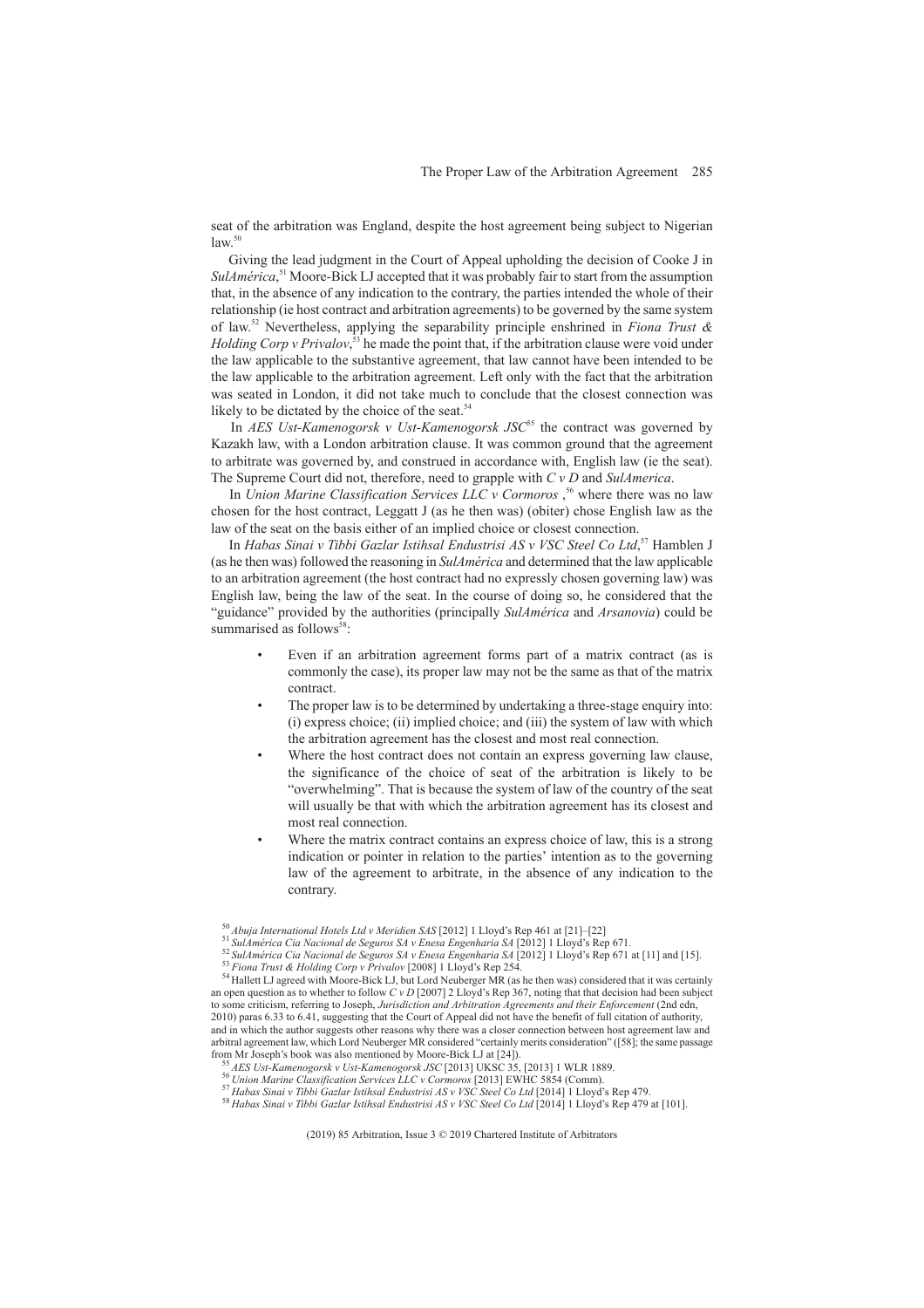- The choice of a different country for the seat of the arbitration is a factor pointing the other way. However, it may not in itself be sufficient to displace the indication of choice implicit in the express choice of law to govern the matrix contract.
- Where there are sufficient factors pointing the other way to negate the implied choice derived from the express choice of law in the matrix contract, the arbitration agreement will be governed by the law with which it has the closest and most real connection. That is likely to be the law of the country of seat, being the place where the arbitration is to be held and which will exercise the supporting and supervisory jurisdiction necessary to ensure that the procedure is effective.

# **5. The issues**

The questions that have to be answered, and which cannot seriously be doubted in light of *Sulamérica* and many earlier authorities,<sup>59</sup> is whether the parties expressly, or impliedly, chose a law applicable to the arbitration agreement.<sup>60</sup> If they did, the court gives effect to that choice. If they made no choice, the court identifies the system of law with which the arbitration agreement has its closest and most real connection.

#### *The seat theory*

The argument in favour of the seat theory is simple and generally focuses on the closest and most real connection. Certainly that appears to be the basis put forward by Longmore LJ in his obiter comments and he said:

"The reason is that an agreement to arbitrate will normally have a closer and more real connection with the place where the parties have chosen to arbitrate than with the place of the law of the underlying contract in cases where the parties have deliberately chosen to arbitrate in one place disputes which have arisen under a contract governed by the law of another place."<sup>61</sup>

But, the better argument might be for consistency. Longmore LJ's ratio in *CvD* was that "by choosing London as the seat of the arbitration, the parties must be taken to have agreed that proceedings on the award should be only those permitted by English law" and "the choice of seat for the arbitration must be a choice of forum for remedies seeking to attack the award".62 It is respectfully suggested that Longmore LJ was plainly correct to so hold, although he does not really explain in his judgment why that is the case. It may have been obvious to the parties and the court why that was the case but it can be supported by being perfectly in accordance with theNew York Convention and the Model Law.

Under the Model Law, an action for setting aside an award may only be brought in respect of an award made within the territory of the state concerned. It must be brought before the designated court of that state and it may only be brought on the grounds set out in the Model Law. These grounds are taken from the New York Convention (NYC) art V. There is a consistency: the NYC, in art V, sets out the grounds on which recognition and enforcement of an international award may be refused and art 34 (and 36) of the Model Law sets out the

<sup>59</sup> See *Amin Rasheed Shipping Corp v Kuwait Insurance Co* [1984] 1 AC 50. <sup>60</sup> The development of choice of law can be traced back to *Robinson v Bland* 96 ER 141, (1760) 1 Bl. W. 257 at 259 and any debate was put to rest in *Whitworth Street Estates* [1970] AC 583, [1970] 2 WLR 728. The view in the US is that in the absence of a choice of law by the parties, the applicable law is the law that has the most significant relationship to the transaction and the parties: *Restatement (Second) of Conflict of Laws* §188. The basic principle of party autonomy was enshrined in the Rome Convention and represented the law in all EU Contracting States and applies in most other countries.

<sup>&</sup>lt;sup>61</sup> *C v D* [2007] EWCA Civ 1282 at [26].<br><sup>62</sup> *C v D* [2007] EWCA Civ 1282 at [16] and [17].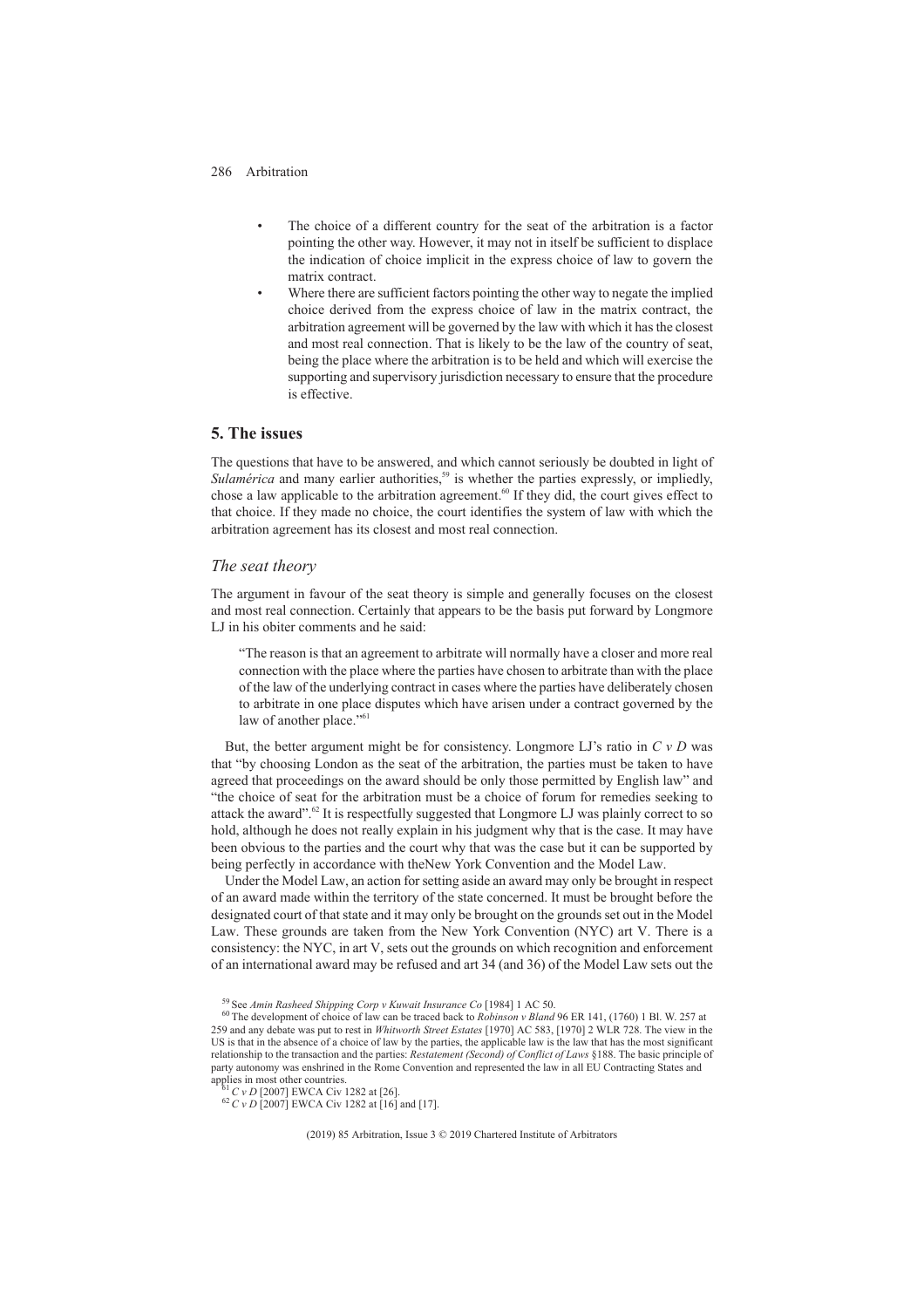same grounds (albeit with slight differences of language) as the grounds on which such an award may be set aside. The consistent feature is that the venue for these challenges is the seat of the arbitration.

The NYC art  $V(1)(e)$  provides that an award can be set aside by "a competent authority of the country in which, or under the law of which, that award was made".

The Model Law art  $36(1)(a)(v)$  has, for all practical purposes, identical language. The ability to set aside therefore generally rests in the courts where the award was made, ie the courts of the seat. There is a theoretical<sup>63</sup> exception: if the parties chose a procedural law other than that of the location where the arbitration is held (but that will be a very rare case).

The Model Law (of course, this is, in practice, the laws of the jurisdiction where the seat is located so, for example, the Arbitration Act 1996 in England) will be the curial law of the arbitration. The curial law governs the relationship between the parties, the arbitral tribunal and the supervising courts. It will govern, for example, the constitution of the tribunal, its entitlement to rule on its own jurisdiction, and the grounds of challenge to the jurisdiction of the arbitral tribunal on the substantive award. All this amounts to at least a primary jurisdiction vested in the courts of the seat.<sup>64</sup> If therefore, there were a London-seated arbitration, any attempt to set aside the award should be to the courts of England.

The challenges permitted are often of a "due process" nature and include that the arbitration agreement is not valid "under the law to which the parties have subjected it"<sup>65</sup>; "the award … contains decisions on matters beyond the scope of the submission to arbitration",<sup>66</sup> and "the arbitral procedure was not in accordance with the agreement of the parties".<sup>67</sup>

Take the situation of a London seat and Indian governing law (not unusual in the cases discussed above). There is a challenge arising from the jurisdiction of the arbitral tribunal. The London seat dictates that English law is the curial law. The arbitral tribunal's power to rule on its own jurisdiction derived from the Arbitration Act 1996 and the challenge is also on the grounds permitted under that Act. The English court will consider these issues, therefore, from an English perspective. The governing law of the agreement to arbitrate will, however, determine the actual jurisdiction of the arbitral tribunal as the effect or construction of the agreement to arbitrate, is a matter for the governing law of that agreement.

It is suggested that the NYC and the Model Law must presuppose that the courts of the seat will, in the vast majority of cases, apply the law of the seat (ie as both the curial law and the governing law of the agreement to arbitrate) to all issues concerning, for example, questions of due process.

It would be bizarre and anachronistic for challenges on the award to be mandated to be in England, to have English law determine the ability of the arbitral tribunal to rule on its own jurisdiction and the grounds of that challenge also to be subject to English law, and yet have the principal issue of the jurisdiction of the tribunal to be under a law other than England's. Nobody would devise such a system. If, therefore, challenges in England as to due process concerning the effect or construction of the agreement to arbitrate are logically under English law it follows that the governing law of the agreement to arbitrate must be English law.

Thus, save in exceptional circumstances and absent express choice, there is a powerful argument that there should be an implied choice that the governing law of the agreement to arbitrate is the same as that of the seat: the weight to be given to the choice of seat should

<sup>63</sup> Albert Jan van den Berg, *The New York Arbitration Convention of 1958: Towards a Uniform Judicial Interpretation* (1981) 284 (in none of the cases under the NYC have the parties designated a law of procedure foreign to that of the place of the arbitration; and he suggests, sensibly, that this provision should be regarded as a "dead letter").

<sup>&</sup>lt;sup>64</sup> *U & M Mining Zambia Ltd v Konkola Copper Mines Plc* [2013] EWHC 260 (Comm), [2013] 2 Lloyd's Rep 218. <sup>65</sup> Model Law art 34(2)(a)(i). <sup>65</sup> Model Law art 34(2)(a)(iii). <sup>67</sup> Model Law art 34(2)(a)(iv).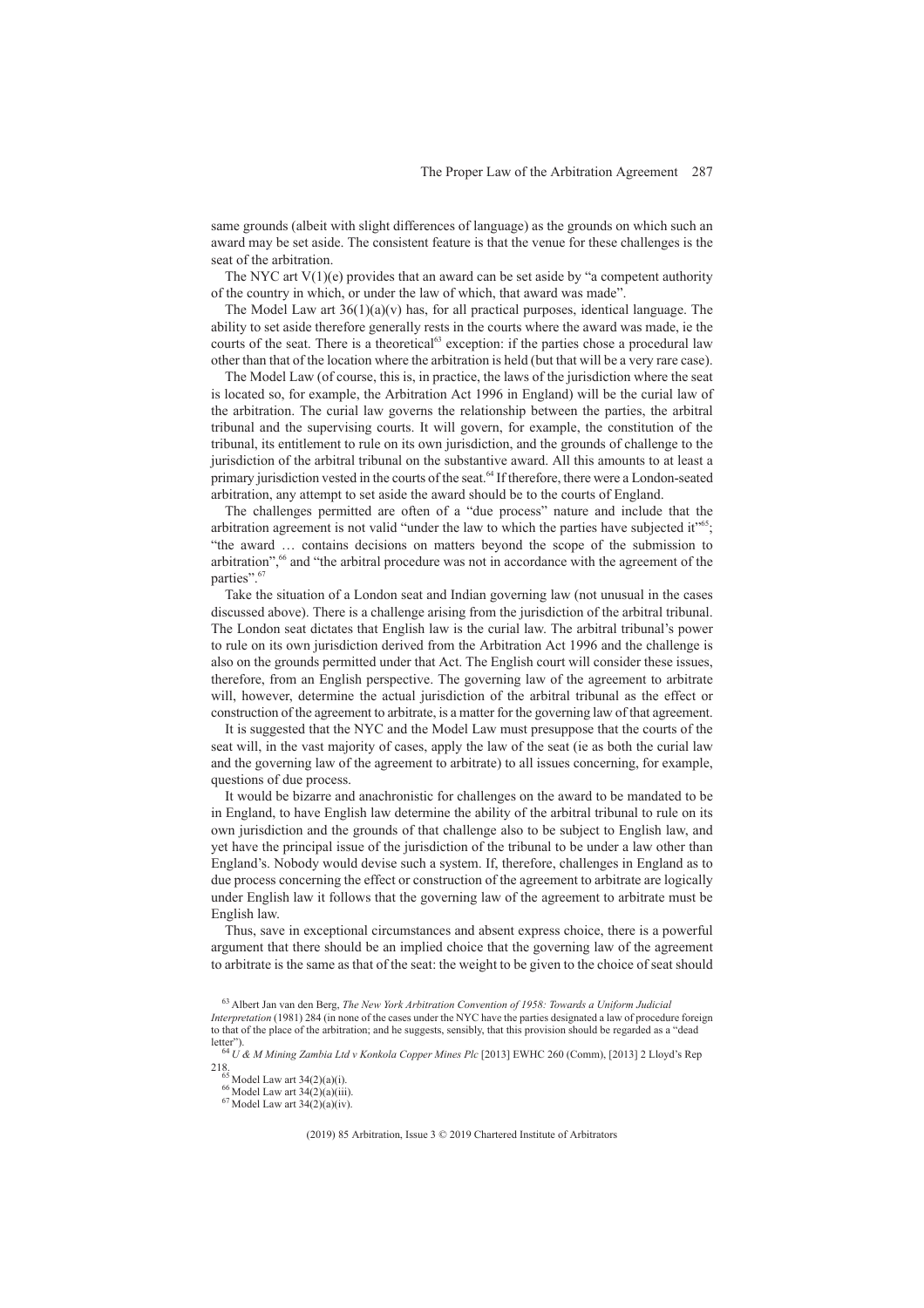be increased, such that it is an implied choice in the vast majority of cases. If the choice is not implied, then it is sufficient to displace other pointers towards the "host" theory such that there is no implied choice. It is now broadly accepted that under the third test, of closest and most real connection, the "seat" theory will usually prevail. If that third test has all but merged with the second test of implied choice, it is consistent, at the very least, that they should arrive at the same result.

# *The "host" theory*

The arguments in favour of the "host" theory can be broadly summarised as follows:

• **Construction:**

the reference to a system of law governing a contract means the entire contract (including the arbitration clause). This found favour with Andrew Smith J in Arsanovia and some earlier cases have taken the same view.<sup>68</sup> The counter-argument is that the arbitration agreement is a separable agreement and must be considered separately from the host contract, and the counter to the counter is that it is not necessarily separable for all purposes. Neither *C v D* nor *Sulamérica* seriously advances or discusses this argument and it is suggested that it runs so counter to modern orthodoxy on separability that it has little future but this raises the extent of separability (see below).

#### • **Consistency:**

the governing law of the substantive agreement and the arbitration clause should be the same, save in exceptional cases. The high watermark of the consistency argument is Lord Mustill in *Channel Tunnel Group Ltd v Balfour Beatty Ltd*<sup>69</sup> and that it would be "exceptional" for the law governing the agreement to arbitrate to be different from the governing or substantive law. It would be less exceptional for the governing or substantive law to differ from the procedural law of the arbitration. The cases that are said to support or illustrate the application of the *Channel Tunnel* principle, include *Union of India v McDonnell Douglas*, <sup>70</sup> but with regard to the law of the arbitration agreement (the case also considers the procedural or curial law) it is really an application of the construction principle:

"The parties may make an express choice of law to govern their commercial bargain and that choice may also be made of the law to govern their agreement to arbitrate. In the present case … the parties have chosen the law of India not only to govern the rights and obligations arising out of their commercial bargain but also the rights and obligations arising out of their agreement to arbitrate."<sup>7</sup>

That is the extent of the reasoning and it fails for the reasons given above on construction. *Sumitomo Heavy Industries Ltd v Oil & Natural Gas Commission*<sup>72</sup> is another case, as is *Sonatrach Petroleum Corp v Ferrell International*. <sup>73</sup> The comments in *Sumitomo* were obiter and again essentially

<sup>68</sup> See, eg Union of India v McDonnell Douglas Corp [1993] 2 Lloyd's Rep 48.<br><sup>69</sup> Channel Tunnel Group Ltd v Balfour Beatty Ltd [1993] AC 334 at 357–8, [1993] 2 WLR 262.<br><sup>70</sup> Union of India v McDonnell Douglas [1993] 2 L that where the host agreement contained an express choice of law but the arbitration clause referred to no separate applicable law, the law of the underlying contract would usually apply to the arbitration agreement. In that case, the relevant clause provided for some disputes to be resolved by the courts in London, and others by arbitration in Japan.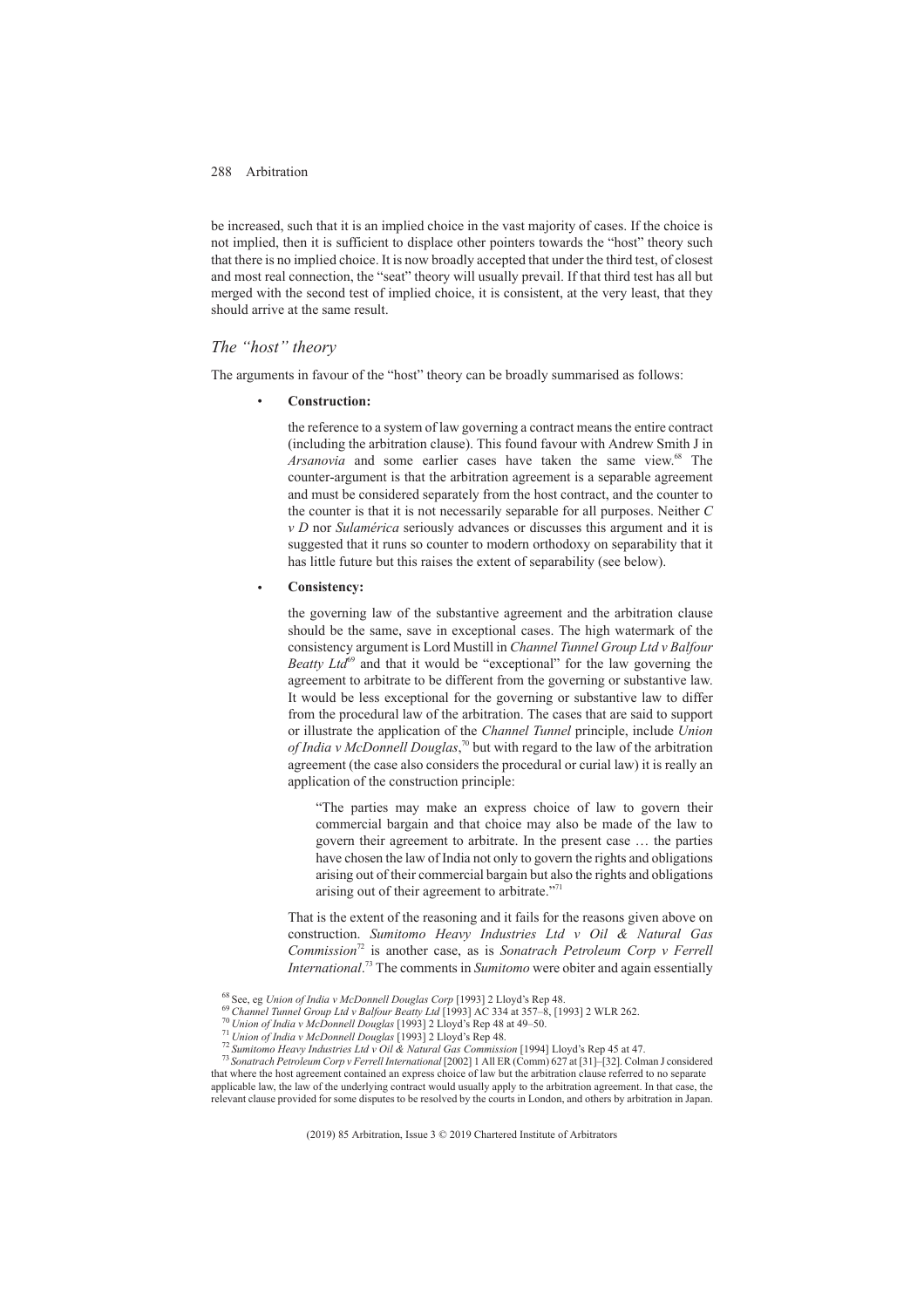amount to a construction argument. *Sonatrach* restates the reasoning without adding to it but contains a useful summary of the "host" theory:

"Where the substantive contract contains an express choice of law, but the agreement to arbitrate contains no separate express choice of law, the latter agreement will normally be governed by the body of law expressly chosen to govern the substantive contract.'

#### • **Presumption:**

This is because the parties must be presumed to have intended to subject all their disputes to a single system of law. This may be regarded as an extension of the principle in *Fiona Trust v Privalov*, <sup>74</sup> holding that the parties are treated as having intended to resolve their disputes in one forum. It is certainly supported by the most recent appellate dicta, being that of Moore-Bick LJ in *SulAmérica*. 75

The proponents of the "host" theory criticise the *C v D* "seat" theory on the basis that the closest and most real connection does not point to the seat for two additional reasons.

First, the connection between the arbitration agreement and the seat are more readily expressed through the procedural or curial law rather than the governing law. Whilst this is undoubtedly correct that the agreement to arbitrate and the curial law have a close connection, it does not follow that there cannot also be a close connection between the seat and the governing law of the agreement to arbitrate.

Secondly, multi-tiered dispute resolution clauses (which are becoming increasing popular) providing, for example, for mediation in advance of any arbitration, make it important that substantive rights, as opposed to procedural matters, are governed by one system of law. Again, this is a valid argument but it should not impact of the analysis of the law of the arbitration agreement merely because there is a yet further agreement to mediate.

### *The extent of separability*

Many commentators highlight that an agreement to arbitrate is not separate for all purposes<sup>76</sup> and that the fact that it is a clause within a host contract cannot be ignored for all purposes.<sup>77</sup> The high-point of this argument Arbitration Act 1996 s 7 which provides:

"Unless otherwise agreed by the parties, an arbitration agreement which forms or was intended to form part of another agreement (whether or not in writing) shall not be regarded as invalid, non-existent or ineffective because that other agreement is invalid, or did not come into existence or has become ineffective, and it shall for *that purpose* be treated as a distinct agreement." (emphasis added)

Colman J also assumed that, where there was no express choice of law of either the host contract or the arbitration clause, the choice of a seat would "normally, but not invariably" mean that the law of the seat would apply, not only

<sup>&</sup>lt;sup>74</sup> Fiona Trust v Privalov [2008] 1 Lloyd's Rep 254.<br><sup>75</sup> SulAmérica Cia Nacional de Seguros SA v Enesa Engenharia SA [2012] 1 Lloyd's Rep 671 at [11] and [15].<br><sup>76</sup> Note that whilst the vast majority of legal systems re by the US Supreme Court in *Buckeye Check Cashing Inc v Cardegna* 546 US 440 (2006) and in Australia: *Comandate*

The issue of the law governing the issue of separability was before Burton J in *National Iranian Oil Co v Crescent Petroleum Co International Ltd* [2016] EWHC 510 (Comm), [2016] 2 Lloyd's Rep 146. The host contract was subject to Iranian law, and contained an ad hoc arbitration agreement with no specified seat (London was finally agreed upon, hence the matter coming to the court, on a challenge to the award under s 67). The underlying dispute included an issue as to the host contract having been "tainted" by an attempted bribe, and that in the light of the corruption, as a matter of Iranian law the contract was unenforceable, as was the arbitration agreement (it being said that Iranian law did not recognise separability). Burton J held that the question of separability was within the Tribunal's jurisdiction<br>and was thus governed by English law (that being the seat). The agreement was not affected by the atte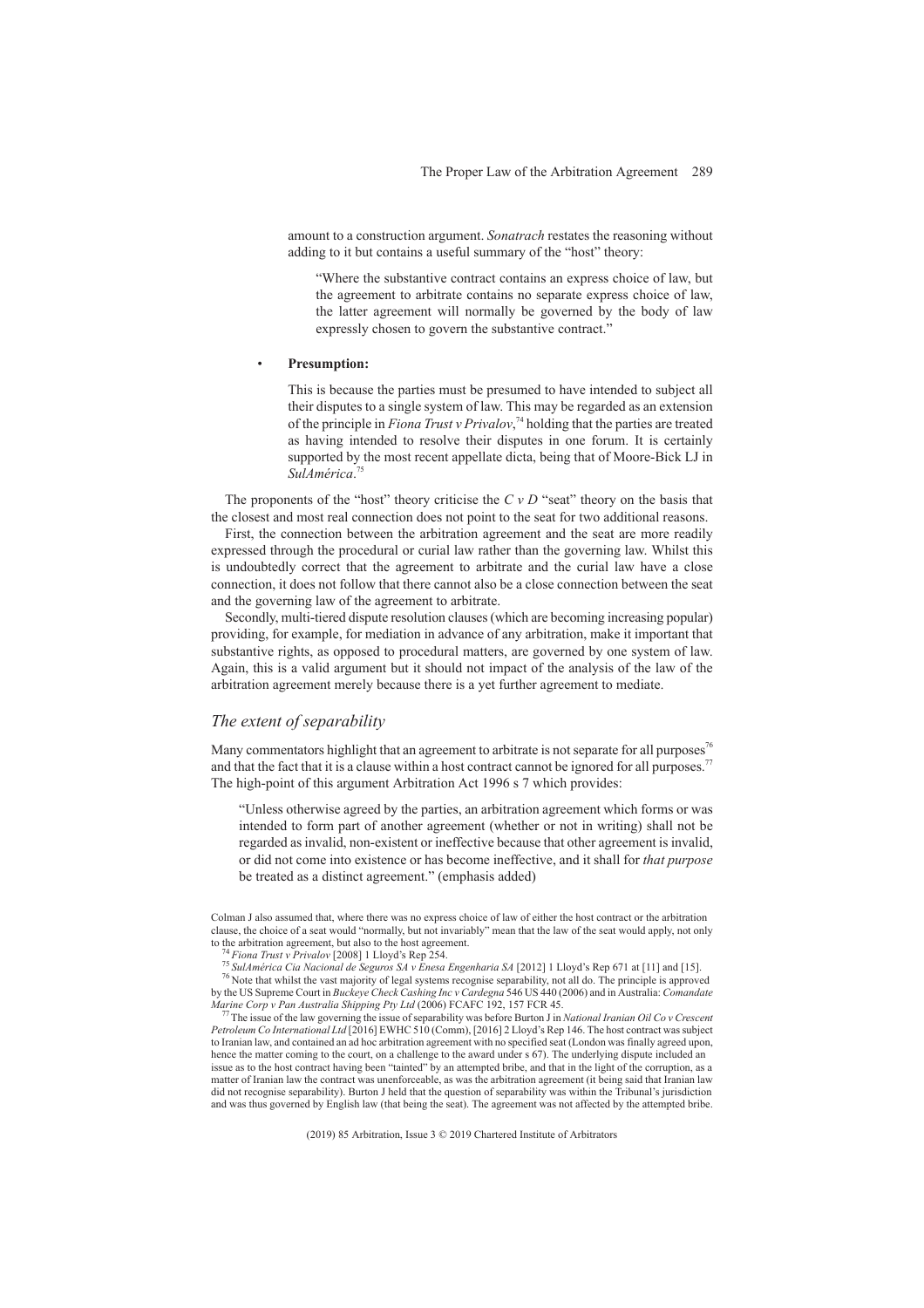The argument goes that the statutory separability is invoked only when the host contract is invalid, non-existent or ineffective. In all other cases, the agreement to arbitrate is not separate and simply forms a clause in the host contract. That makes the host theory all the more persuasive.

This raises the issue of whether there is a difference between statutory separability and common law separability. At common law, an arbitration agreement has a separate and independent existence from that of the host contract in which it is found. It was described in *Bremer Vulkan Schiffbau und Maschinenfabrik v South India Shipping Corp*<sup>78</sup> by Lord Diplock as "a *self-contained* contract collateral or ancillary to" (emphasis added) the shipbuilding contract in which it was to be found in that case. Lord Scarman<sup>79</sup> described it as  $a$ <sup>2</sup> *separate* contract ancillary to the main contract" (emphasis added).

Lord Diplock further described it as "an arbitration clause is collateral to the main contract in which it is incorporated and it gives rise to collateral primary and secondary obligations of its own".<sup>80</sup>

In the landmark decision in *Harbour Assurance Co (UK) Ltd v Kansa General International Insurance Co Ltd*, in which Steyn J's reasoning was approved on appeal,<sup>81</sup> the doctrine was applied to an issue of illegality which would render void *ab initio* the host contract. On the appeal Ralph Gibson LJ held:

"An arbitration clause, in ordinary terms—that is to say, without special words to ensure survival—is usually, and has been held to be, a *self-contained contract* collateral to the containing contract. As with any other contract, it must be construed according to *its terms* in and with regard to the relevant factual situation. I see no reason to establish a principle of this nature which would require special words to be inserted in order to secure that which the parties would probably suppose was covered by the ordinary words."82 (emphasis added)

The principle was upheld by the House of Lords in *Fiona Trust and Holding Corp v Privalov*. <sup>83</sup> There is nothing in these statements that indicates that the common law view of separability is limited in the manner that the statutory definition is. If that is correct, then the arguments that separability should always be limited to the statutory definition falls away. With that also goes the force of any argument that separability is only for specific purposes or only applies in the event that the host contract is invalid, non-existent or ineffective.

# **6.** *C v D and Sulamérica* **reprised**

In neither *CvD* nor *Sulamérica* did the court find there to be a choice by the parties (whether express or implied) and in both cases, the court found the law of the arbitration agreement by the application of the closest and most real connection test.<sup>84</sup> Furthermore, both cases also acknowledged the fine line between an implied choice and closest and most real connection.<sup>8</sup>

<sup>78</sup> *Bremer Vulkan Schiffbau und Maschinenfabrik v South India Shipping Corp* [1981] AC 909, [1981] 2 WLR

141.<br><sup>79</sup> Bremer Vulkan Schiffbau und Maschinenfabrik v South India Shipping Corp [1981] AC 909 at 998.<br><sup>80</sup> Paal Wilson & Co A/S v Partenreederei Hannah Blumenthal [1983] 1 AC 854 at 917, [1982] 3 WLR 1149.<br><sup>81</sup> Harbour

<sup>82</sup> Harbour Assurance Co (UK) Ltd v Kansa General International Insurance Co Ltd [1993] QB 701 at 711.<br><sup>83</sup> Fiona Trust and Holding Corp v Privalov [2007] UKHL 40.<br><sup>84</sup> This test was adopted in *Bonython v Commonwealth o* 

And it was not novel to do so. It had been recognised in Amin Rasheed Shipping Corp v Kuwait Insurance Co [1984] 1 AC 50 at 61. In practice, the same result could usually be achieved by the application of either the implied choice or closest and most real connection: the tests had in effect merged: at 69. eg in *Armadora Occidental SA v*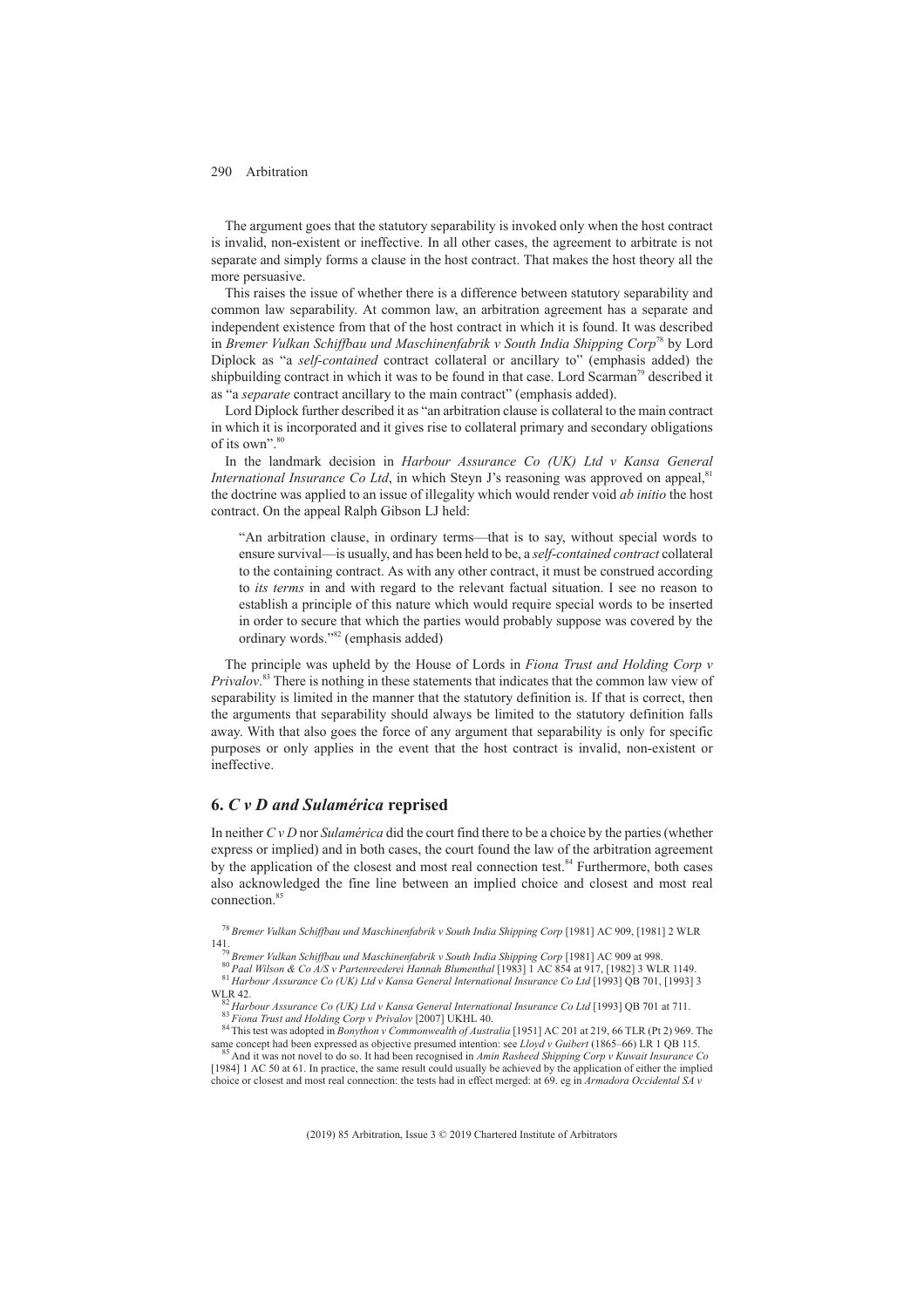*CvD* concerned the Bermuda form, which has a New York governing law clause and a London seat. Longmore LJ gave the only reasoned judgment and held "by choosing London as the seat of the arbitration, the parties must be taken to have agreed that proceedings on the award should be only those permitted by English law"<sup>86</sup> and "a choice of a seat for the arbitration must be a choice of forum for the remedies seeking to attack the award".87 Obiter, he posed the question, if there is no express law of the arbitration agreement whether the law with which the agreement has it closest and most real connection is that of the "host" contract or the seat.88 He considered that the "answer is more likely to be the law of the seat …".89 Longmore LJ relied upon Mustill J's observation in *Black Clawson International v Papierwerke Waldhof-Aschaffenburg<sup>90</sup>: "In the great majority of cases, [the* lex causae, the law applicable to the arbitration agreement, and the lex fori] will be the same".

Of course, there is a close and real connection between the governing law of the host contract and that of the agreement to arbitrate as there is between the governing law of the agreement to arbitrate and the laws of the seat, albeit that the latter can, perhaps, be better expressed by the procedural law.

*Sulamérica* was also an insurance case and had a Brazilian governing law clause and a London seat. The main judgment was given by Moore-Bick LJ. He was critical of Longmore LJ proceeding directly from finding no express choice to closest and most real connection without first considering implied choice. Moore-Bick LJ said that the express choice of Brazilian law for the "host" contract was a "strong pointer towards an implied choice of the law of Brazil as the proper law of the agreement [to arbitrate]".<sup>92</sup> But it is important to note that the pointer was not sufficient for Moore-Bick LJ to find an implied choice in light of the choice of the London seat with the "inevitable acceptance"<sup>93</sup> of English law to govern the conduct and supervision of the arbitration coupled with a peculiarity of Brazilian law that required consent to enforce the arbitration agreement. These latter factors outweighed the "pointer" and the presumption that the parties must be taken to have intended one law to govern their relationship. Finally, Moore-Bick LJ relied upon Lord Mustill's statement in *Channel Tunnel Group Ltd v Balfour Beatty Construction Ltd*<sup>94</sup> that it was only "exceptionally" that the governing law of the 'host' contract differed from that of the agreement to arbitrate.

Lord Neuberger MR gave a short judgment and rejected the possibility of treating Longmore LJ's obiter dicta in  $C \vee D$  as wrong and held that there were two options: to follow  $CvD$  or accept that there are sound policy reasons to accept either the "host" theory or the "seat" theory. As both gave the same result, he found it was unnecessary to decide between them. He did, however, place greater emphasis on principles of contractual construction.<sup>9</sup>

*Horace Mann Insurance Co* [1977] 1 WLR 520, [1977] 1 All ER 347, the judge decided by the implied choice and the Court of Appeal affirmed the result but on the closest and most real connection test: [1977] 1 WLR 1098 at 1100.<br>
<sup>86</sup> C v D [2007] EWCA Civ 1282 at [16].<br>
<sup>87</sup> C v D [2007] EWCA Civ 1282 at [17].<br>
<sup>87</sup> C v D [2007] E

Construction Ltd [1993] AC 334, the then Mustill J so held in that "in the ordinary way" the arbitration agreement's applicable law would be "likely to follow the law of the substantive contract". However, he considered ob by nominating Zurich as the seat of arbitration, the parties indicated a sufficient intention that Zurich law should

govern the agreement to arbitrate.<br><sup>92</sup> SulAmérica Cia Nacional de Seguros SA v Enesa Engenharia SA [2012] 2 CLC 216 at 230.<br><sup>93</sup> SulAmérica Cia Nacional de Seguros SA v Enesa Engenharia SA [2012] 2 CLC 216.<br><sup>94</sup> Channel

*Morris & Collins* (15th edn, Sweet and Maxwell 2018) para 16-018.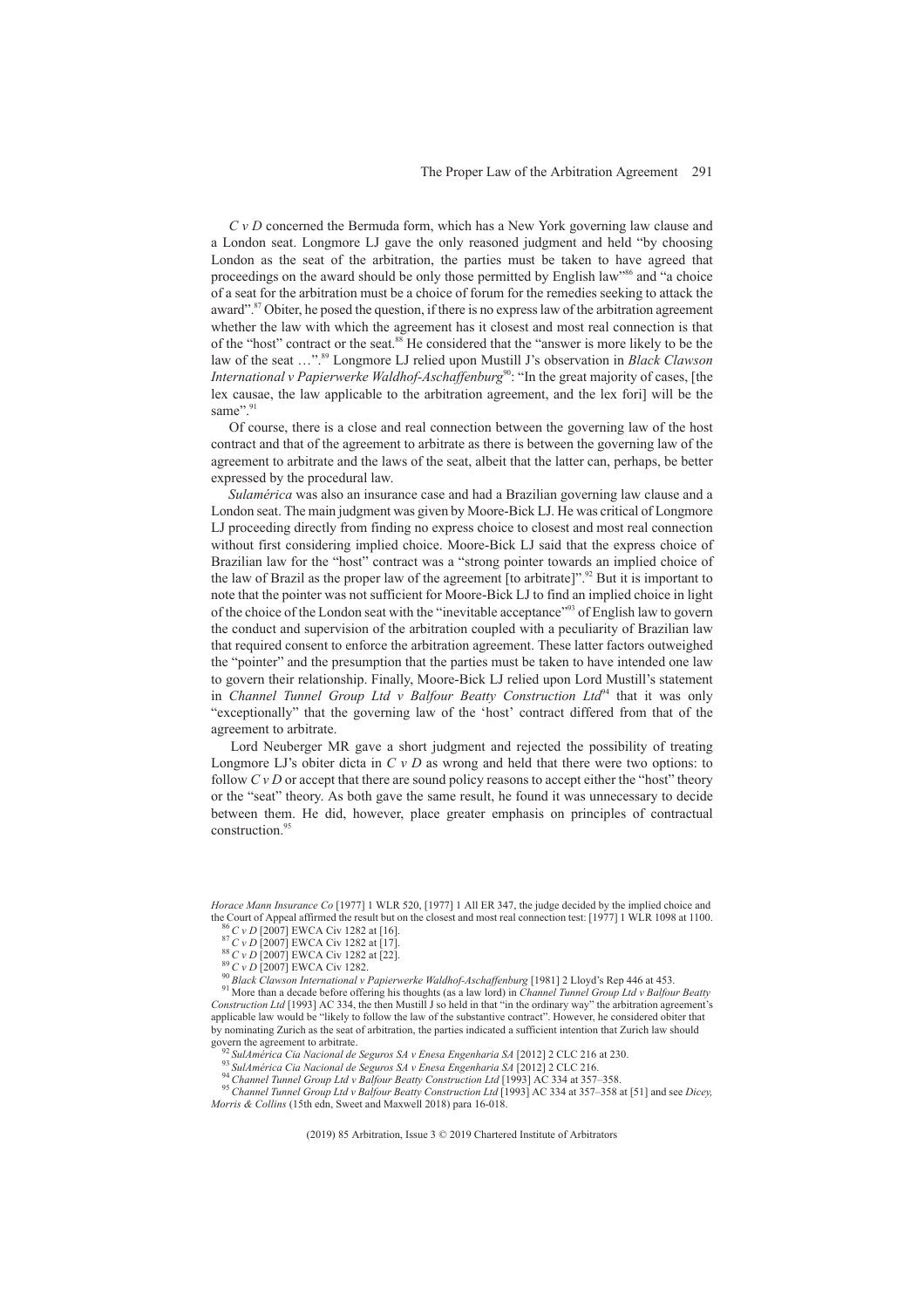### **7. Express choice**

If the parties make a true express choice of the law of the agreement to arbitrate, effect will be given to that choice and irrespective of an express choice of law for the host contract. There is normally no difficulty in determining express choice as the parties use express words: *Dicey*<sup>96</sup> para 32-047. In *Compagnie d'Armement Maritime SA v Compagnie Tunisienne de Navigation SA*,<sup>97</sup> Lord Wilberforce approved the following passage from the 7th edition of *Dicey*:

"Where the intention of the parties to a contract with regard to the law governing the contract is not expressed in *words*, their intention is to be inferred from the terms and nature of the contract, and from the general circumstances of the case, and such inferred intention determines the proper law of the contract." (emphasis added)

Any express choice of the law of the arbitration agreement must, therefore, be expressed in words and that expression in words must be within the self-contained ambit of the relevant contract, ie the separate agreement to arbitrate.<sup>98</sup> Any other formulation would be a recipe for chaos. The express choice of law for the host contract is not an express choice of law for the arbitration agreement because of the doctrine of separability at least as defined in the common law.

Neither the Court of Appeal in *CvD* nor in *Sulamérica* considered there to be an express choice of the law governing the agreement to arbitrate. Although it was not submitted to him, in *Arsanovia*, Andrew Smith J thought it would have been open to submit that there was an express choice. His reasoning was that the governing law clause provided that "This agreement" was governed by Indian law. *CvD* and *Sulamérica* had clauses referring to "the" or "this" "policy." Andrew Smith J reasoned that the reference to "policy" was more naturally related to the insurance aspects rather than the agreement to arbitrate and reference to the "agreement" was apt to include all clauses in the "host" contract including the agreement to arbitrate.<sup>99</sup> Andrew Smith J's construction of "agreement" against "policy" is a "fussy distinction" of a kind deprecated in *Fiona Trust v Privalov*<sup>100</sup> and, it is suggested. ought not to be followed. It is clear that the real scope for future debate, and one which the Court of Appeal (or Supreme Court) must resolve, is what amounts to an implied choice. For the future, clear drafting by making an express choice of law is clearly desirable.

Notwithstanding that approach it is perhaps still necessary to have a true express choice<sup>101</sup> in the same manner as the governing law of the "host" contract is chosen.<sup>1</sup>

<sup>96</sup> *Dicey, Morris & Collins* (15th edn, Sweet and Maxwell 2018). <sup>97</sup>*Compagnie d'Armement Maritime SA v Compagnie Tunisienne de Navigation SA* [1971] AC 572 at 595, [1970]

<sup>3</sup> WLR 389. <sup>98</sup> "Arbitration under the conditions and laws of London" was held to be an express agreement on the governing law in *Naviera Amazonica Peruana SA v Compania Internacional de Seguros del Peru* [1988] 1 Lloyd's Rep 116 at 119. And see *The Mariannina* [1983] 1 Lloyd's Rep 12. <sup>99</sup> This view derives some support from *ABB Lummus Global Ltd v Keppel Fels Ltd* [1999] 2 Lloyd's Rep 24 at

<sup>35: &</sup>quot;A better view seems to me to be that … the parties agreed that the whole contract, including the arbitration agreement, should be governed by … English law. Thus, the proper law of the whole contract, including the arbitration agreement, was English law. However, this is not a finally concluded view and may, indeed, be a matter for the arbitrators." And see *Union of India v McDonnell Douglas* [1993] 2 Lloyd's Rep 48.<br><sup>100</sup> *Fiona Trust v Privalov* [2007] UKHL 40 at [27].<br><sup>101</sup> This is normally by reference to words such as "governed by" "to be construe

to."<br><sup>102</sup> In that event the choice is "conclusive": *R. v International Trustee* [1937] AC 500 at 529, [1937] 2 All ER 164 and "where there is an express statement by the parties of their intention to select the law of the contract, it is difficult to see what qualifications are possible, provided the intention expressed is bona fide and legal, and provided there is no reason for avoiding the choice on the ground of public policy." *Vita Food Products Inc v Unus Shipping Co Inc* [1939] AC 277 at 12, [1939] 1 All ER 513.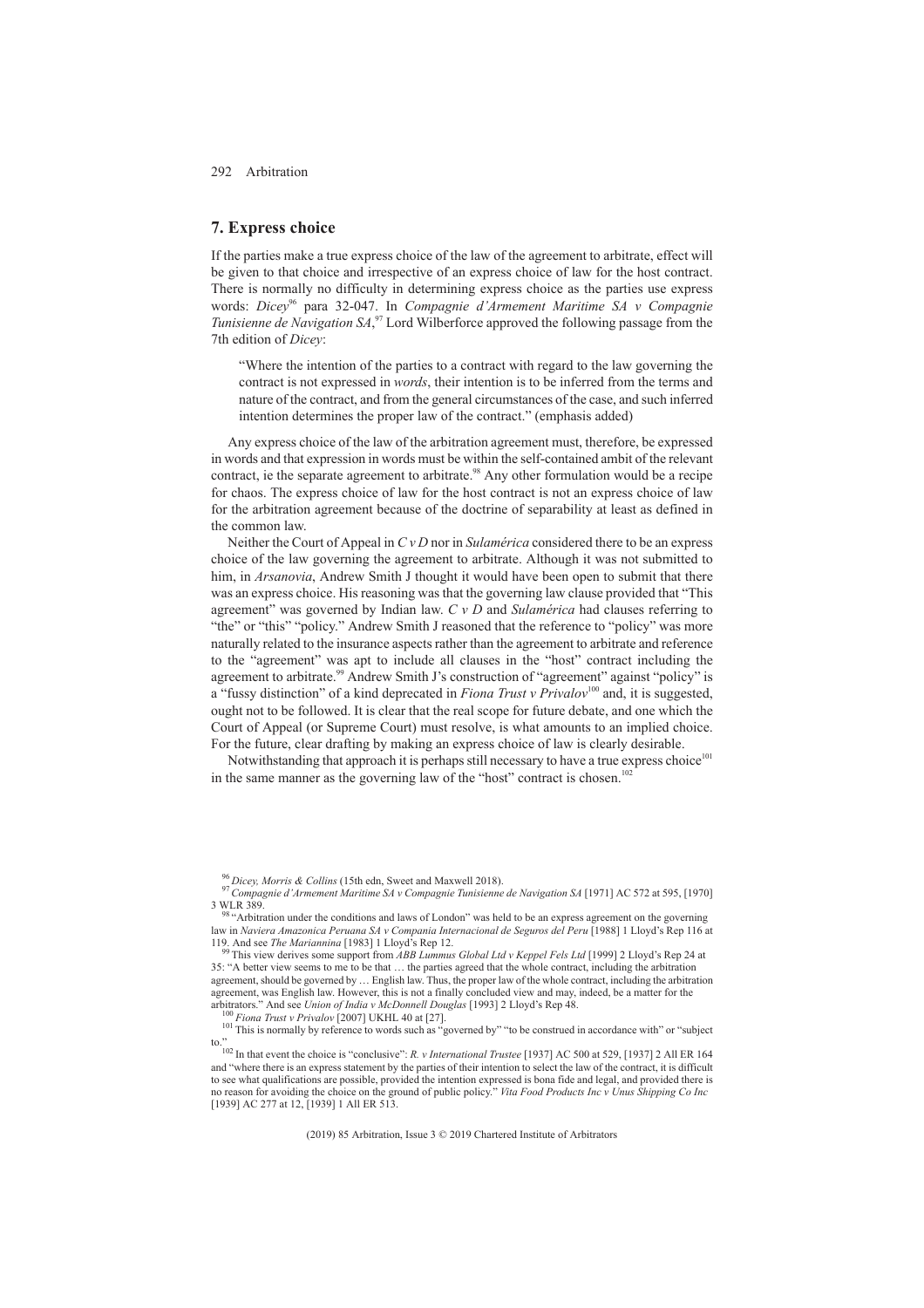# **8. Implied choice**

Where there is no express choice of governing law for both the host contract and the agreement to arbitrate, then the governing law of the agreement to arbitrate (and the procedural law of the arbitration) will invariably be that of the seat.<sup>103</sup>

The retrospective focus of the analysis of  $C \vee D$  has been on Longmore LJ's obiter comments (quoted above). The ratio (also quoted above) contains the words "must be taken to have so agreed" and "a choice of seat … must be a choice of forum …" both of which appear to indicate that the ratio was that there had been an implied choice albeit that it is clear that it was on the closest and most real connection. This just illustrates the near merger of the tests.

The highpoint of the implied choice argument in favour of the "host" theory is Moore-Bick LJ's "pointer", "powerful factors", "natural inference" or "strong indication" that the express choice of the governing law of the "host" contract is an implied choice of the agreement to arbitrate. On the facts, these indications were displaced by the London seat and a peculiarity of Brazilian law that would have rendered the agreement to arbitrate nugatory. It is unclear from Moore-Bick LJ's judgment whether a London seat alone would have been sufficient but presumably not. The facts of *Sulamérica* have a similarity with *Hamlyn & Co v Talisker Distillery*<sup>104</sup>: an arbitration clause in a contract between an English company and a Scottish company referred to arbitration by members of the London Corn Exchange. The House of Lords there found the arbitration agreement governed by English law on what we would now call the "seat" theory and on the basis that it would be inoperable if Scottish law applied.

However, to find an implication merely by a substantive governing law clause would generally run contrary to express Court of Appeal authority. Steyn LJ (as he then was) in *The Star Texas*<sup>105</sup> considered the possibility of implication<sup>106</sup> arose out of a "constructional" implication" from the arbitration clause itself which was more correctly viewed as implication by law:

"Such an implication is … contrary to the general approach of our law … It is clear from *Compagnie Tunisienne* that even an express choice of jurisdiction does not by itself give rise to an implied choice of law. It may do so together with other factors. But more realistically it will play an important role in the next inquiry, that is the determination of the system of law with which the contract has the closest connection."<sup>10</sup>

As has been seen above, Andrew Smith J in *Arsanovia* was plainly attracted by the "host" theory and came close to finding an express choice based on that. Ultimately, he decided on an implied choice by the combined effect of the "host" theory and the wording of the arbitration agreement that provided:

"LCIA Arbitration. Any dispute … shall be referred to and finally settled by arbitration under the [LCIA] Rules ('Rules') … The seat or legal place of the arbitration shall be London, England … Notwithstanding the above, the Parties hereto specifically agree

<sup>103</sup> *Hamlyn & Co v Talisker Distillery* [1894] AC 202 per Lord Herschell LC at 208 and Lord Ashborne at 215 (governing law of the arbitration agreement), (1894) 21 R (HL) 21. *James Miller v Whitworth Estates* [1970] AC

<sup>103</sup> Framely Procedular and State Distribution.<br>
105 The Star Texas [1993] 2 Lloyd's Rep 445. Note also the words of Lord Collins in Dallah Real Estate and<br>
Tourism Holding Co v Ministry of Religious Affairs of the Governme

<sup>&</sup>lt;sup>106</sup>It should be recalled that the arbitration clause provided for one of two geographical locations "at the defendant's option" and the question was whether the arbitration agreement was governed by an ascertainable proper law. The court rejected the argument that an express choice of forum amounted to an implied choice of applicable law and the argument continued as to whether an implied intention could be gathered from the contract as a whole and the  $\frac{107 \pi r}{100 \pi}$  C.

surrounding circumstances. <sup>107</sup> *The Star Texas* [1993] 2 Lloyd's Rep 445 at 452.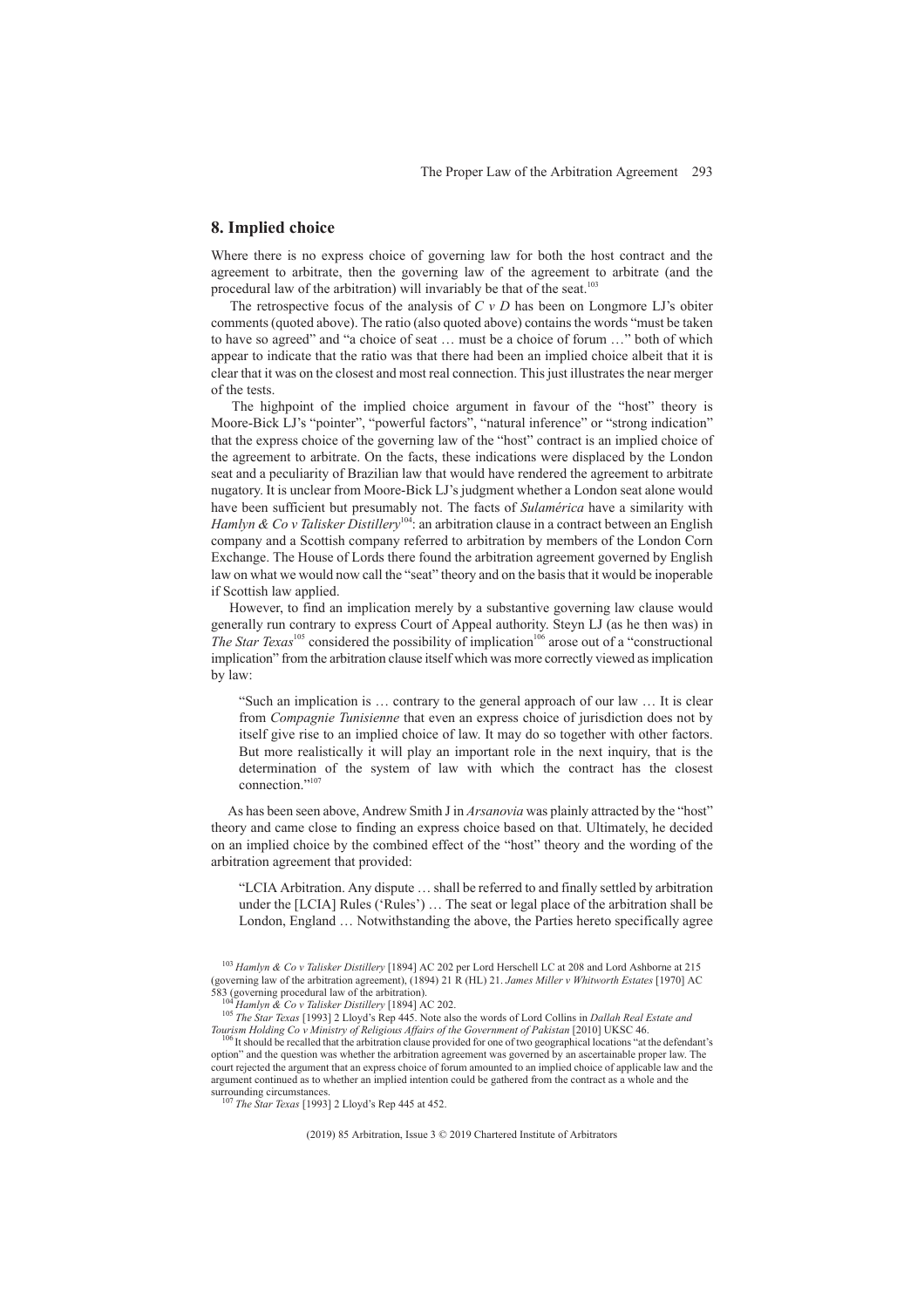that they will not seek any interim relief in India under the Rules or under the Arbitration and Conciliation Act, 1996 (the 'Indian Arbitration Act'), including Section 9 thereof. The provisions of Part 1 of the Indian Arbitration Act are expressly excluded<sup>"10</sup>

The "negative application" of the Indian Act was held to be an implication that but for pt 1 of the Act, it, and indeed Indian law as a whole, applied. For the reasons discussed below<sup>109</sup> that reasoning seems flawed.

The facts of *Arsanovia* concerned a slum clearance project in Mumbai, India. There were two relevant agreements but both were in materially identical terms so far as law and dispute resolution were concerned and both were made on the same day in June 2008. The arbitration agreement provided for arbitration under the LCIA Rules, a seat in London and a "negative application" of parts of the Indian Arbitration and Conciliation Act 1996 (ie the parties agreed not to seek interim relief under the Indian Act). Both agreements were governed by Indian law.

In the circumstance of *SulAmérica*, where the arbitration clause was "pathological", it is not difficult to see how the reasoning of the Court of Appeal is intellectually justifiable and commercially sensible, as Brazilian law would otherwise (apparently) have regarded the arbitration clause as ineffective.<sup>110</sup>

The terms of the agreement to arbitrate may itself connote an implied choice of law. As Hamblen J (as he then was) pointed out in *Habas Sinai*<sup>111</sup> the terms of the agreement to arbitrate can be an implied choice of the host contract and if it can be an implied choice for the host contract it must be capable of being an implied choice for the agreement to arbitrate itself. Furthermore, under s 46 the parties can choose a non-national system of law to govern the substance of their contract but that choice is not open for the law of the agreement to arbitrate: it must be a national legal system. $112$ 

# **9. Closest and most real connection**

In *CvD* and *Sulamérica*, the Court of Appeal applied the closest and most real test and concluded that the law of the arbitration agreement was English: in accordance with the seat theory. Had the point been relevant in *Arsanovia*, Andrew Smith J would also have found English law on the *CvD* "seat" reasoning. It appears clear that if there is no express or implied choice the "seat" reasoning will, therefore, prevail in the vast majority of cases as it seems that the judges are agreed that the arbitration agreement has the closest and most real connection with the seat rather than the host contract.

a matter of Brazilian law) the consent of both parties: see, eg *SulAmérica Cia Nacional de Seguros SA v Enesa*

 $^{111}$  Habas Sinai v Tibbi Gazlar Istihsal Endustrisi AS v VSC Steel Co Ltd [2013] EWHC 4071 (Comm) at [102].<br><sup>112</sup> Dicey, Morris & Collins (15th edn, Sweet and Maxwell 2018) para 16-019, Halpern v Halpern [2006] EWHC 603 (Comm).

<sup>&</sup>lt;sup>108</sup> *Arsanovia Ltd v Cruz City 1 Mauritius Holdings* [2012] EWHC 3702 (Comm) at [3].<br><sup>109</sup> It will be recalled that the agreements in *Arsanovia* were in June 2008. In 2002, the Indian Supreme Court had decided in *Bhatia International v Bulk Trading SA* (2002) 4 SCC 105 that the Indian Arbitration and Conciliation Act 1996 pt 1 applied to arbitrations that did not have an Indian seat. That decision was widely criticised and was overruled in 2012 by the *Balco* decision (*Bharat Aluminium Co v Kaiser Aluminium Technical Service Inc* Civil Appeal No 7019 of 2005 at <*http://www.supremecourtofindia.nic.in/outtoday/ac701905p.pdf*> accessed 21 May 2019) (albeit only prospectively—an aspect of the *Balco* decision that has also been widely criticised). In light of *Bhatia*, it is entirely unsurprising that the parties, by contract, expressly excluded the right to apply under the Indian Act. However, Andrew Smith J disagreed with the *Bhatia* explanation. He considered that having expressly excluded a provision "the natural inference is that they understood and intended that otherwise that law would apply" *Arsanovia Ltd v Cruz City 1 Mauritius Holdings* [2012] EWHC 3702 (Comm) at [20]. Further, the "notwithstanding the above" in the *Arsanovia* arbitration clause logically applies only to the seat and hence both the curial law and the governing<br>law of the arbitration (ie English) and not the substantive governing law which was below (i.e. in a <sup>110</sup> The references to this in the reports are sketchy, but it was suggested that invoking the arbitration required (as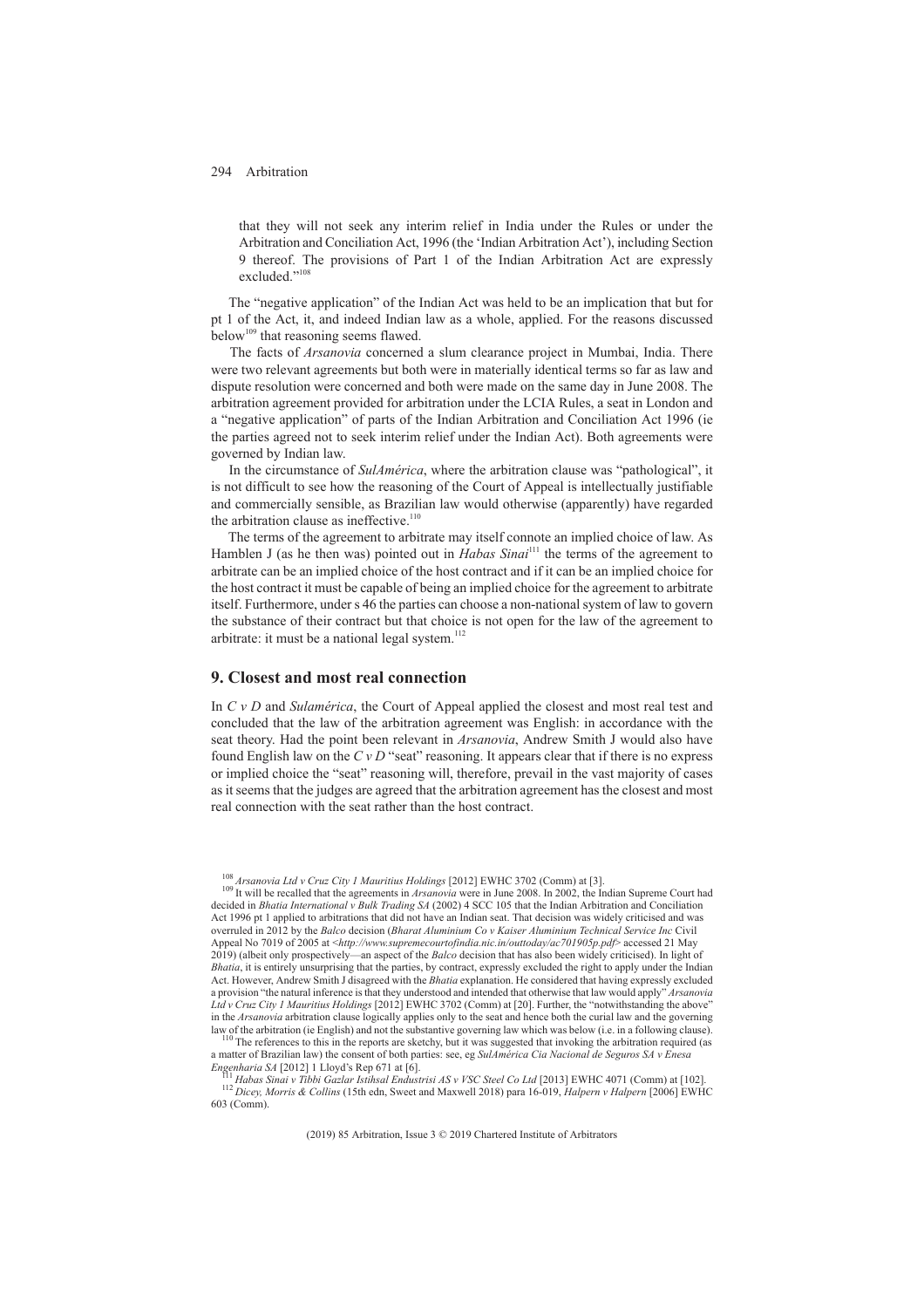### **10. Balancing factors**

It is quite clear from the authorities that there will, in all probability, be factors pointing toward the laws of the seat and the host contract in seeking out whether the is an implied choice or the closest connection. It does no violence to the established choice of law discussed here to weigh particular factors differently. It is respectfully suggested that greater weight should be given to seat and less to the host contract.

The primary reasons for affording greater weight to the seat are separability (the limited extent of separability under the Act should not impact on the proper law rather a wider common law separability should apply) and consistency derived from, in particular, the New York Convention. If challenges are to be made at the seat under the NYC; the curial law is that of the seat and the curial law (here the Arbitration Act) does not readily compartmentalise substantive and procedural law—then having the agreement to arbitrate governed by the same law as the curial law reduces any scope for differing approaches to substantive and procedural law under the laws of different states, makes the supervising court's role much easier and gives a consistency of approach.

*Dicey* states:

"in light of the pervasive reach of the New York Convention in modern times, this rule, although not prescribing a choice of law rule of general application, nevertheless provides a strong indication of one, since invalidity of the of the arbitration agreement under the applicable law may render the resulting award unenforceable."<sup>113</sup>

*Dicey* also states: "... the parties express choice of law for the main contract may be held not to apply to the arbitration agreement, where there are, as a matter of construction, contrary indications in favour of the law of the seat".114 The passage goes on to cite *XL Insurance* in support of the proposition.

#### **11. Private international law**

The Rome Convention art  $3(1)$  provides that the choice of law by the parties must be "expressed or demonstrated with reasonable certainty by the terms of the contract or the circumstances of the case". The Giuliano-Lagarde Report<sup>115</sup> says that this "recognizes the possibility that the court may, in the light of all the facts, find that the parties have made a real choice of law although this is not expressly stated in the contract" but it "does not permit the court to infer a choice of law that the parties might have made where they had no clear intention of making a choice".

The Giuliano-Lagarde Report gives a number of examples of implied choice. All are, fairly plainly, drawn from English common-law cases. The report states:

"In some cases the choice of a particular forum may show in no uncertain manner that the parties intend the contract to be governed by the law of that forum, but this must always be subject to the other terms of the contract and all the circumstances of the case"

and the report adds that:

"[o]ther matters that may impel the court to the conclusion that a real choice of law has been made might include … the choice of a place where disputes are to be settled

<sup>&</sup>lt;sup>113</sup> Dicey, Morris & Collins (15th edn, Sweet and Maxwell 2018) para 16-014.<br><sup>114</sup> Dicey, Morris & Collins (15th edn, Sweet and Maxwell 2018) para 16-018.<br><sup>115</sup> Mario Guiliano and Paul Lagarde, "Report on the Convention [1980] Official Journal of the European Communities C282/1. The report by Professors Giuliano and Lagarde was published with the Convention and has a special status in the interpretation of the Convention.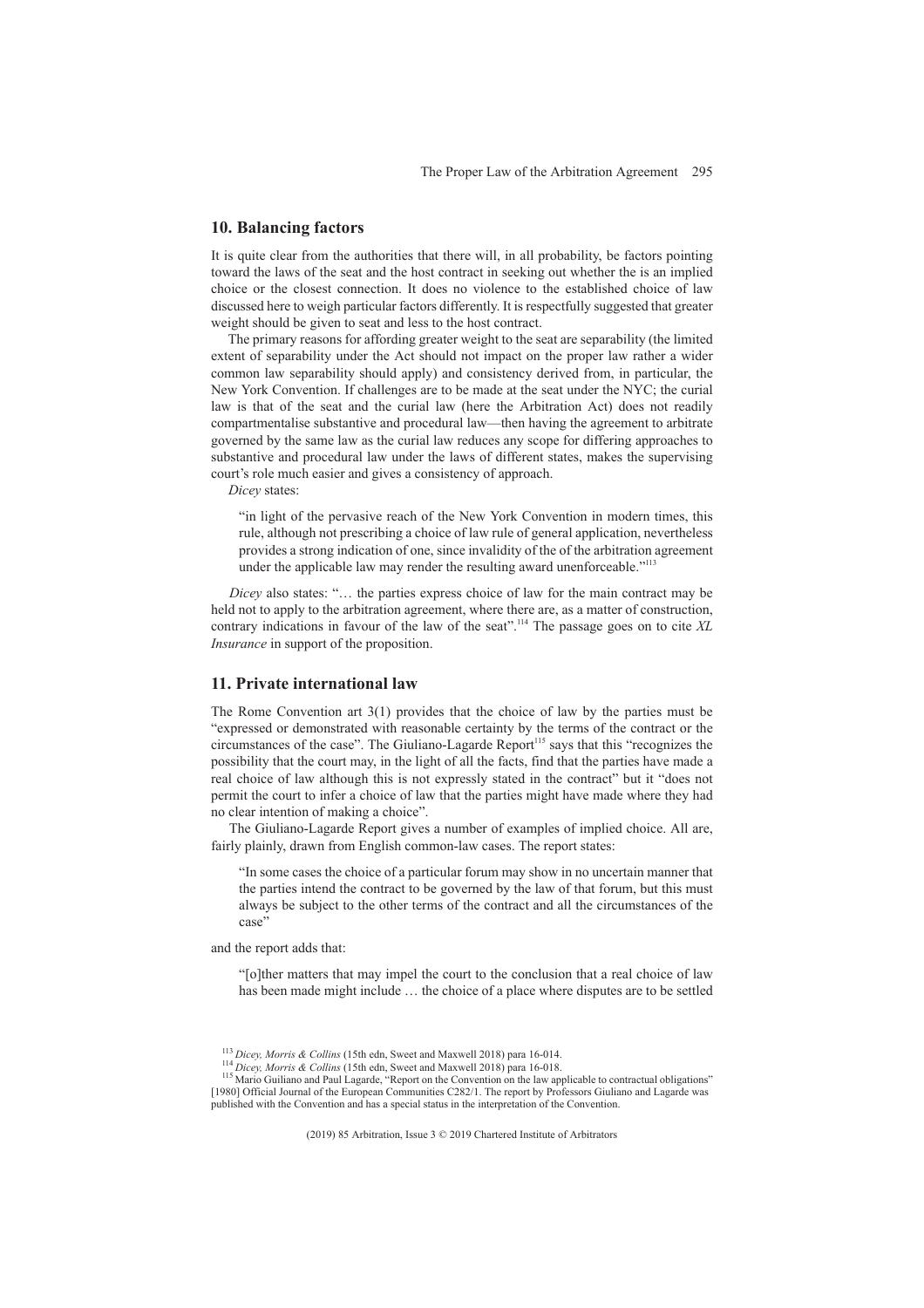by arbitration in circumstances indicating that the arbitrator should apply the law of that place."

Of course, it must be remembered that the Rome Convention and the Giuliano-Lagarde Report have no direct bearing and are, at best, of persuasive effect only. Nevertheless, they do reflect an international consensus and due regard ought to be had to that learning.

Moreover, it was once thought that an arbitration clause raised an irresistible inference to the effect that the seat dictated the choice of law for the arbitration agreement.<sup>116</sup> That strictness has been abated to "weighty indication" or "strong inference" by *Compagnie* Tunisienne de Navigation SA v Compagnie d'Armement Maritime SA.<sup>117</sup> The weight therefore given to the pointers towards an implied choice by having an arbitration clause with a named seat might be thought to, at least, balance out the factors identified by Moore-Bick LJ in *Sulamérica* as pointing to an implied choice of the governing law of the "host" contract.

There are some cases that indicate that merely stipulating a geographical seat without also stipulating that the arbitrators will be chosen from among the jurists or businessmen of that seat lessens the implication.<sup>118</sup> The more modern approach is more consistent, as would be expected, with the truly international nature of modern arbitration and places less weight on the nationality of the arbitral tribunal.<sup>119</sup>

Occasionally, there will be some reference to a "foreign" law or aspects of "foreign" law. There is a clear difference between the choice (whether express or implied—but here we are likely to be considering an express choice) or reference to a system of law to govern a relationship on the one hand, and incorporation of some provisions of a system of law as a term of the contract on the other hand. This distinction is recognised in the Rome Convention. It is, of course, open to parties to agree that a particular part of their relationship is governed by a particular system of law (perhaps different from the governing substantive law). In such a case the "foreign" system of law becomes a source of law upon which the governing law may draw.120 The effect is not to make the "foreign" law referred to, the governing law of the contract but rather to incorporate the "foreign" law as contractual terms into the governing law contract. This is simply a route of convenient shorthand<sup>121</sup> and the "foreign" law has effect only as a matter of contract, but like all contractual terms it must be sufficiently certain, ie the parties must have sufficiently identified the provisions of the "foreign" law that are to be incorporated. An illustration of this concept at work is *Union of India v McDonnell Douglas Corp*. <sup>122</sup> The facts concerned services to launch a space satellite. The arbitration agreement provided for a London seat and for it to be "conducted in accordance with the procedure" in the Indian Arbitration Act 1940.<sup>123</sup> There was an Indian governing law clause and the question for the court was the law governing the arbitration proceedings. Saville J held that:

"[T]here can be no question in this case [where there is an express choice of London seat] that the English Courts would be deprived of all jurisdiction over the arbitration

… the choice of a procedural law different from the law of the place of the arbitration

<sup>116</sup> Tzortzis v Monark Line AB [1968] 1 WLR 406 at 413 CA, [1968] 1 All ER 949.<br><sup>117</sup> Compagnie Tunisienne de Navigation SA v Compagnie d'Armement Maritime SA [1971] AC 572 at 596, 604. Interestingly, the case was cited in *CvD* but not *Sulmérica* (although *CvD* was, of course, cited in *Sulmérica* and

*C v D* refers to the case, *C v D* does not have citations from it).<br><sup>118</sup>*NV Kwik Hoo Tong Handel Maatschappij v James Finlay & Co Ltd* [1927] AC 604; *The Njegos* [1935] All ER<br>863; *NV "Vulcaan" v A/S J Ludwig Mowincke* 

<sup>&</sup>lt;sup>3</sup> Indeed the modern trend is away from arbitrators being jurists of the law of the seat and in favour of a truly international make up. Institutional rules positively favour this: eg LCIA Rules art 6 and ICC Rules art 13. <sup>120</sup> An example is *Amin Rasheed Shipping Corp v Kuwait Insurance Co*[1984] 1 AC 50. In that case, there was

evidence that the definitions used in the (English) Marine Insurance Act, to which the standard Lloyd's policy was scheduled, were used as a source of law in this sense by continental courts.

<sup>&</sup>lt;sup>121</sup> See, eg *Stafford Allen & Sons Ltd v Pacific Steam Navigation Co* [1956] 1 WLR 629 CA, [1956] 2 All ER 716 and *Adamastos Shipping Co Ltd v Anglo-Saxon Petroleum Co Ltd* [1959] AC 133, [1958] 2 WLR 688.

<sup>&</sup>lt;sup>122</sup> Union of India v McDonnell Douglas Corp [1993] 2 Lloyd's Rep 48.<br><sup>123</sup> Union of India v McDonnell Douglas Corp [1993] 2 Lloyd's Rep 48 at 49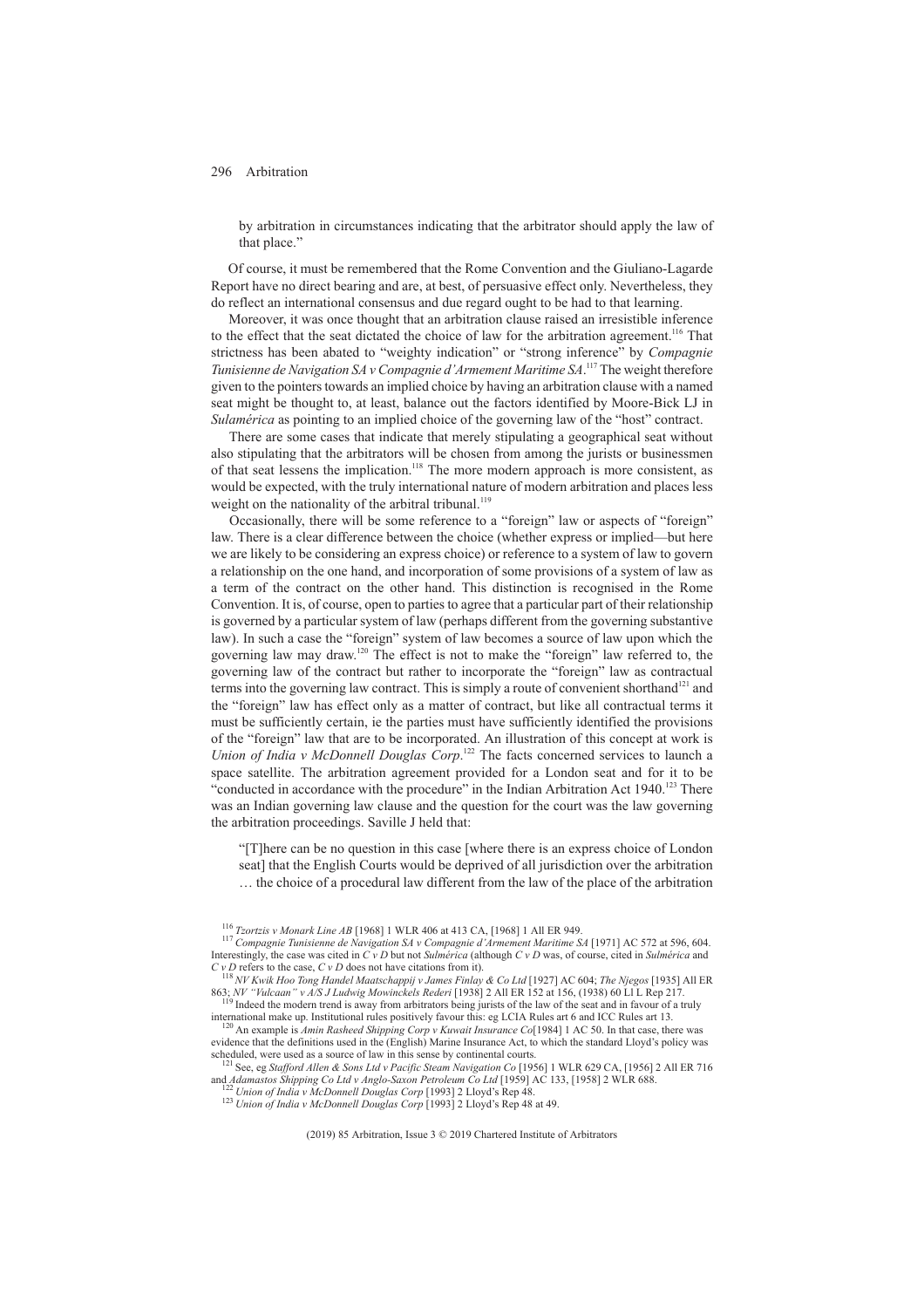will ... necessarily mean that the parties have actually chosen to have their arbitral proceedings at least potentially governed both by their express choice and by the laws of this country. Such a state of affairs is clearly highly unsatisfactory … there is a way of reconciling the phrase ['conducted in accordance with the procedure'] with the choice of London as the seat … namely by reading that phrase as referring to the internal conduct of the arbitration as opposed to the external supervision of the arbitration by the Courts."124

The judge accepted that the consequence was that only very limited parts of the Indian Act would apply:

"the parties have chosen English law as the law to govern their arbitration proceedings, while contractually importing from the Indian Act those provisions of that Act which are concerned with the internal conduct of their arbitration and which are not inconsistent with the choice of English arbitral procedural law."

The Giuliano-Lagarde Report also discusses references to parts of a "foreign" law. It concludes that it is possible that it indicates either reference or incorporation: where parties have chosen a law to govern only part of the contract there should be no presumption that that law was intended to govern the contract in its entirety. Where there is a partial choice, recourse should be had to the closest and most real connection test. This would seem an entirely logical approach. If the parties have, for example, chosen a "foreign" act (as opposed to "foreign" law) to apply, it must be presumed that the choice is deliberate: they could have chosen the entire "foreign" law to apply but did not—they consciously adopted only part of that law: a particular act. The "negative application" of the Indian Act in *Arsanovia* is surely more consistent with "and for the avoidance of doubt neither party will make an application under Part 1 of the Indian Act" than "Indian law applies save for this part of the Act" both as a matter of construction and context. This is all the more so for the likely reasons for the inclusion of the negative application of the Indian Act, as discussed above. The same would apply if, for example, the parties said that any compensation payable under cl X shall be ascertained in accordance with the laws of country Y. There is, therefore, usually no implied choice by a partial reference to a "foreign" law.

### **12. International perspective**

Out of completeness, mention should be made of the approach of the French courts, which is to apply substantive rules independent of any applicable laws. The theory proceeds on the assumption that the agreement to arbitrate is autonomous and independent of the host contract (consistent with the separability doctrine) and from any national legal system. Clearly, the former assumption is valid but the latter is, with respect, plainly not correct in England. Agreements to arbitrate are plainly not independent from legal systems and simply because the search for the appropriate legal system might not be straightforward it is no excuse to abandon the search. Admittedly, under the substantive rule the existence and validity of the agreement to arbitrate are assessed subject to mandatory rules of the seat (which appears to be an acknowledgement of the "seat" theory, but subject to those mandatory rules, on the basis of the parties common intention, the parties legitimate expectations at the time of the agreement and principles of good faith). Whether this is so different from the closest and most real connection (the English test) or the most significant relationship to the transaction and the parties (*Restatement* §188) must be debatable.

The approach taken in other jurisdictions seems to point towards finding the law of the seat to be the appropriate law governing the arbitration agreement.

<sup>124</sup> *Union of India v McDonnell Douglas Corp* [1993] 2 Lloyd's Rep 48 at 51.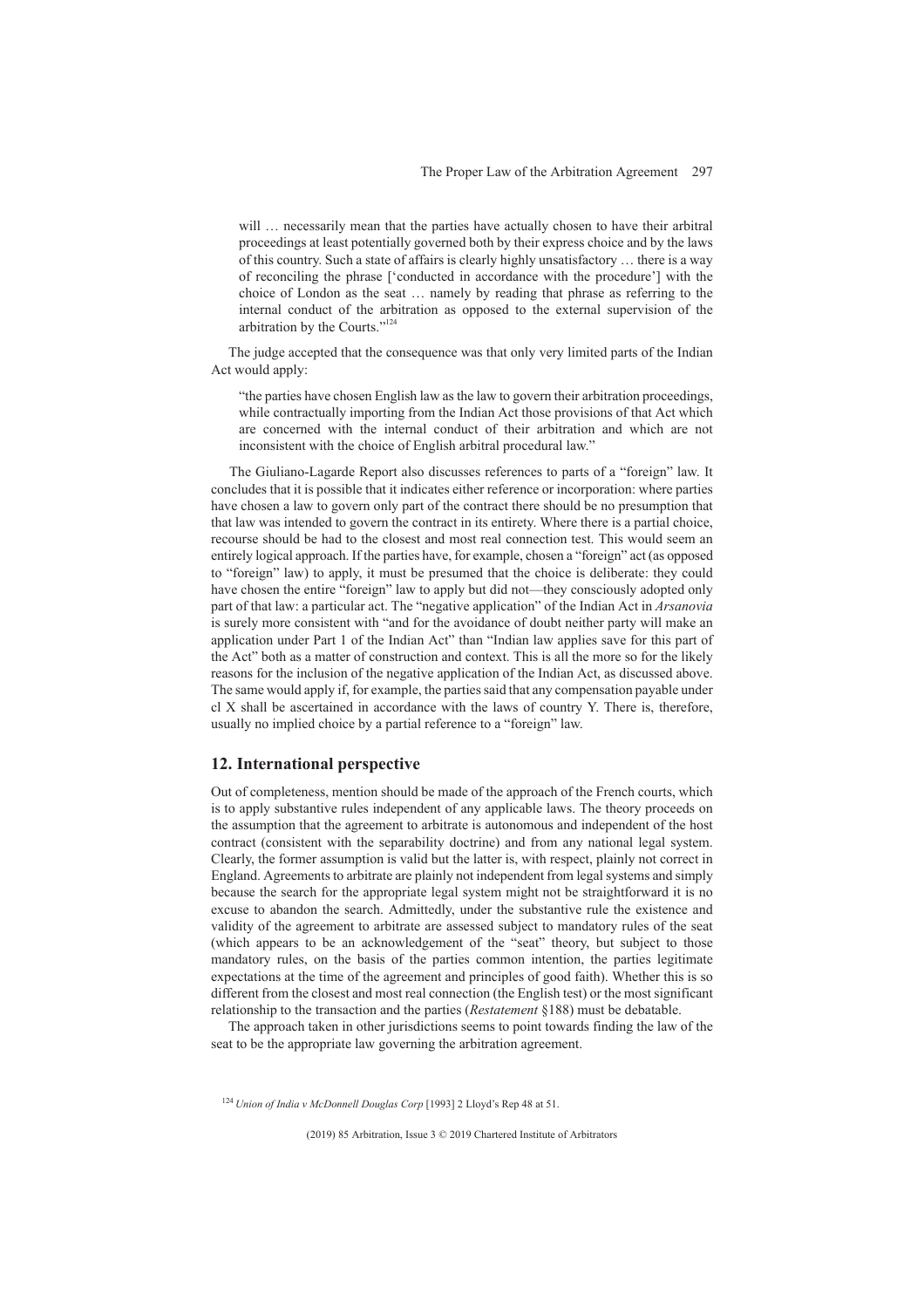In Singapore, in *FirstLink Investments Corp Ltd v GT Payment Pte Ltd*,<sup>125</sup> the court followed *C v D* but in the later case of  $BCY$  v  $BCZ$ ,<sup>126</sup>, the court followed the consistency argument in *SulAmerica* holding that the implied choice of the law of the agreement to arbitrate was the law expressly chosen as the proper law of the host contract.

In *Bulgarian Foreign Trade Bank Ltd v AI Trade Finance Inc*,<sup>127</sup> the Swedish Supreme Court held that the arbitration agreement was governed by Swedish law, being the law of the seat of arbitration. That was so even though the host contract, containing the arbitration agreement as a clause, was governed by Austrian law. The Supreme Court held that, as there was no provision concerning the applicable law of the arbitration agreement, the issue of the validity of the arbitration clause should be determined in accordance with the law of the place in which the arbitration took place.

In *Matermaco SA v PPM Cranes Inc*, <sup>128</sup> the Tribunal de Commerce in Brussels held that questions of arbitrability were to be decided under the law of the place of arbitration (Belgium), rather than the law of the host contract (Wisconsin law).

The position in the US takes a different route. Where the seat is in the US, the Federal Arbitration Act 1925 (the FAA) controls arbitrations involving interstate or foreign commerce and maritime transactions: such terms being very broadly defined and hence almost all commercial arbitration agreements that involve transactions connected to the US are subject to the FAA. The scope of the FAA is such that it appears, of itself, to constitute the law governing the arbitration agreement.129 This might be thought to be the ultimate extension of the "seat" theory but where the parties have expressly chosen a governing law of the host contract (or the arbitration agreement) that law will, generally, be applied<sup>130</sup> alongside the FAA. In *Graves v BP America Inc*,<sup>131</sup> the FAA was held to govern questions of arbitrability once it had been established that there was a valid agreement to arbitrate determined under the substantive law governing the host contract.

If parties have made no express choice, then the courts of New York apply a conflicts of law principles to determine the relevant substantive law that will be used to supplement, when necessary, the FAA.<sup>132</sup> The New York approach is an "interest analysis" which seeks to apply the law of the jurisdiction that has the greatest interest in the outcome of the dispute<sup>133</sup>: this considers the domicile of the parties, the place of execution of the agreement and the place of performance among other factors.

Due to the international nature of arbitrations, the commonality of laws based on Model Law and the near universal application of the NYC, it is plainly in the interests of consistency and certainty to have an international consensus for this issue.

<sup>127</sup> Bulgarian Foreign Trade Bank Ltd v AI Trade Finance Inc XXVI YB COMM ARB 291 (2001).<br><sup>128</sup> Matermaco SA v PPM Cranes Inc XXV YB COMM ARB 673 (2000).<br><sup>129</sup> The FAA constitutes federal substantive law: JSC Surgutnefte 2005 WL 1863676 (SDNY 3 August 2005) and requires supplementing where there is no substantive law on the point: eg *Chelsea Square Textiles Inc v Bombay Dyeing and Mfg Co Ltd* 189 F 3d 289, 295 (2d Cir 1999). <sup>130</sup> See, eg *Telenor Mobile Communications AS v Storm LLC* 584 F 3d 396, 411 (2d Cir 2009), subject to two

exceptions where it is sought to apply the arbitration [award] against a non-party and where the chosen law is more adverse to arbitration than the policy embodied in the FAA. Thus, if the parties chose New York state law, the Courts apply substantive New York law to general contractual interpretation while ignoring the less arbitration friendly aspects of New York law: *Mastrobuono v Shearson Lehman Hutton Inc* 514 US 52, 63 (1995); see also *Volt Information Sciences Inc v Board of Trustees of the Leland Stanford Junior Univ* 489 US 468, 476 (1989) (Federal law may also yield to state law, in this case Californian law, where that state's law better furthers "the federal policy towards favouring arbitration").

favouring arbitration"). <sup>131</sup> *Graves v BP America Inc* 568 F 3d 221, 222–23 (5th Cir 2009) (citing *Mitsubishi Motors Corp v Soler Chrysler-Plymouth Inc* 473, US 614, 626 (1985)). *See alsoPedcor Mgt Co Inc Welfare Benefit Plan v Nations Personnel of Texas* 343 F 3d 355 (5th Cir 2003); *Milos Sovak v Chugai Pharmaceutical Co* 280 F 3d 1266 (9th Cir 2002) and *Chloe Z Fishing v Odyssey Re* 109 F Supp 2d 1236 (SD Cal 2000), No 99-2521-IEGRBB.<br><sup>132</sup> See, eg *Progressive Casualty Insurance Co v CA Reaseguradora Nacional de Venezuela* 991 F 2d 42, 45–46

(2d Cir 1993). <sup>133</sup> *Intercontinental Planning Ltd v Daystrom Inc* 24 NY 2d 372, 382 (1969).

<sup>&</sup>lt;sup>125</sup> *FirstLink Investments Corp Ltd v GT Payment Pte Ltd* [2014] SGHCR 12.<br><sup>126</sup> *BCY v BCZ* [2016] SGHC 249 and see also *Piallo GmbH v Yafriro International Pte Ltd* [2014] 1 SLR 1028<br>and *Cassa di Risparmio di Parma e*